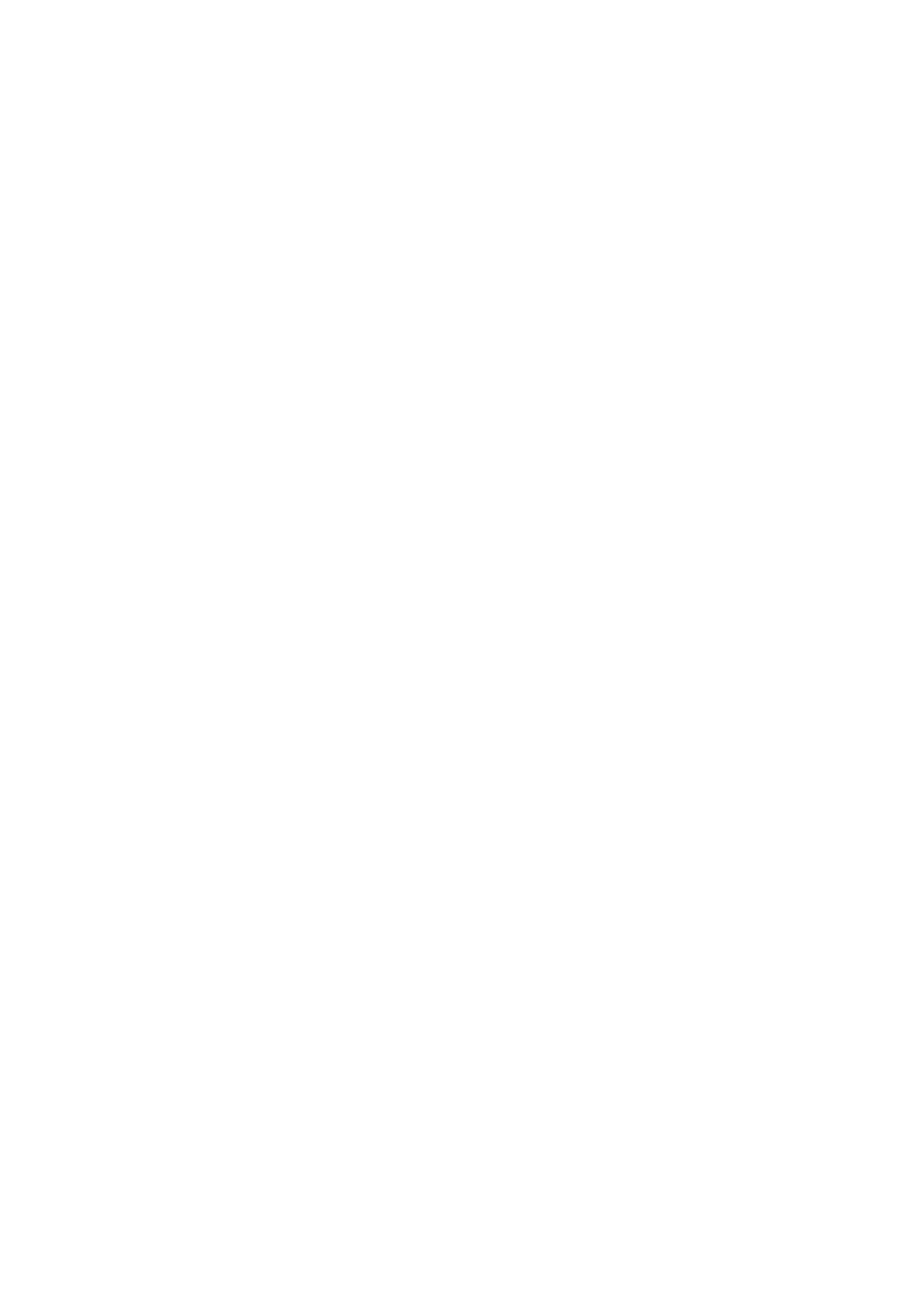# **Market Data** マーケットデータ

## Housing Starts 住宅着工戸数

|                                                                        |                       |        |                |        |        |        |        |        |        | (Thousands of units / 千戸) |
|------------------------------------------------------------------------|-----------------------|--------|----------------|--------|--------|--------|--------|--------|--------|---------------------------|
|                                                                        |                       | '09/03 | '10/03         | '11/03 | '12/03 | '13/03 | '14/03 | '15/03 | '16/03 | '17/03                    |
| Housing starts                                                         | 住宅着工戸数                | 1,039  | 775            | 819    | 841    | 893    | 987    | 880    | 921    | 974                       |
| Custom-built houses                                                    | 持家                    | 311    | 287            | 309    | 305    | 317    | 353    | 278    | 284    | 292                       |
| Houses in housing<br>development projects                              | 分譲(一戸建)               | 107    | 95             | 113    | 118    | 125    | 134    | 124    | 126    | 135                       |
| Rental housing                                                         | 貸家【賃貸住宅】              | 445    | 311            | 292    | 290    | 321    | 370    | 358    | 384    | 427                       |
| Condominiums for sale                                                  | 分譲(マンション)             | 165    | 67             | 98     | 120    | 124    | 124    | 110    | 118    | 112                       |
| Prefabricated housing starts                                           | プレハブ着工戸数              | 149    | 124            | 126    | 128    | 134    | 150    | 140    | 143    | 148                       |
| Prefabricated housing share                                            | プレハブシェア               | 14.3%  | 16.0%          | 15.3%  | 15.2%  | 15.0%  | 15.2%  | 15.9%  | 15.6%  | 15.2%                     |
| Custom-built houses                                                    | 持家                    | 55     | 52             | 55     | 55     | 56     | 57     | 47     | 45     | 46                        |
| Prefabricated housing<br>share                                         | プレハブシェア               | 17.8%  | 18.0%          | 17.7%  | 18.2%  | 17.7%  | 16.3%  | 16.8%  | 15.9%  | 15.8%                     |
| Rental housing                                                         | 貸家【賃貸住宅】              | 86     | 67             | 66     | 67     | 72     | 86     | 86     | 92     | 95                        |
| Prefabricated housing<br>share                                         | プレハブシェア               | 19.3%  | 21.5%          | 22.5%  | 23.1%  | 22.6%  | 23.3%  | 24.0%  | 23.9%  | 22.2%                     |
| Houses in housing<br>development projects and<br>condominiums for sale | 分譲<br>(一戸建・マンショ<br>ン) | 6      | $\overline{4}$ | 5      | 5      | 5      | 6      | 6      | 6      | 5                         |
| Prefabricated housing<br>share                                         | プレハブシェア               | 2.3%   | 2.7%           | 2.1%   | 2.0%   | 2.1%   | 2.2%   | 2.7%   | 2.3%   | 2.2%                      |

- Share Share Husum, ブレハブシェア 2.3% 2.7% 2.1% 2.0% 2.1% 2.9% 2.2% 2.7% 2.3% 2.2% 2.9% 2.2% 2.9% 2.2% 2.9% 2.2% 2.<br>Source: Statistics for housing (including prefabricated) starts are from Housing Starts Survey by Ministry o

### Sales of Houses (Non-consolidated) 住宅販売戸数(大和ハウス工業 個別)

|                                                         |              |                          |        |        |        |        |        |        |        | (Units / 戸) |
|---------------------------------------------------------|--------------|--------------------------|--------|--------|--------|--------|--------|--------|--------|-------------|
|                                                         |              | '09/03                   | '10/03 | '11/03 | '12/03 | '13/03 | '14/03 | '15/03 | '16/03 | '17/03      |
| Sales of Houses                                         | 住宅販売戸数       | 43.239                   | 39.318 | 37.414 | 39.486 | 43.203 | 46.018 | 49.087 | 51.207 | 54,925      |
| Single-family houses<br>(Custom-built houses)           | 戸建住宅         | 8.586                    | 8,609  | 8.133  | 8.323  | 7.965  | 8,088  | 7.280  | 6.999  | 7,106       |
| Single-family houses in<br>housing development projects | 分譲住宅         | 1.729                    | 1,308  | 1,370  | 1,676  | 1.916  | 2.433  | 2.614  | 2,333  | 2,180       |
| Rental housing                                          | 賃貸住宅         | 29.413                   | 26.538 | 25.224 | 27.115 | 30.514 | 32.424 | 36,757 | 38.903 | 43,428      |
| Condominiums for sale                                   | 分譲マンション      | 3,511                    | 2,863  | 2,687  | 2,372  | 2,808  | 3.073  | 2.436  | 2,972  | 2,211       |
| Reference:COSMOSINITIA*                                 | 参考:コスモスイニシア* |                          |        |        |        |        |        |        |        |             |
| Condominiums for sale                                   | 分譲マンション      | $\overline{\phantom{a}}$ |        |        |        | ۰      | 799    | 772    | 896    | 744         |

\*COSMOSINITIA Co., Ltd. became a consolidated subsidiary,June 2013./ (株)コスモスイニシアは、2013年6月より連結子会社になりました。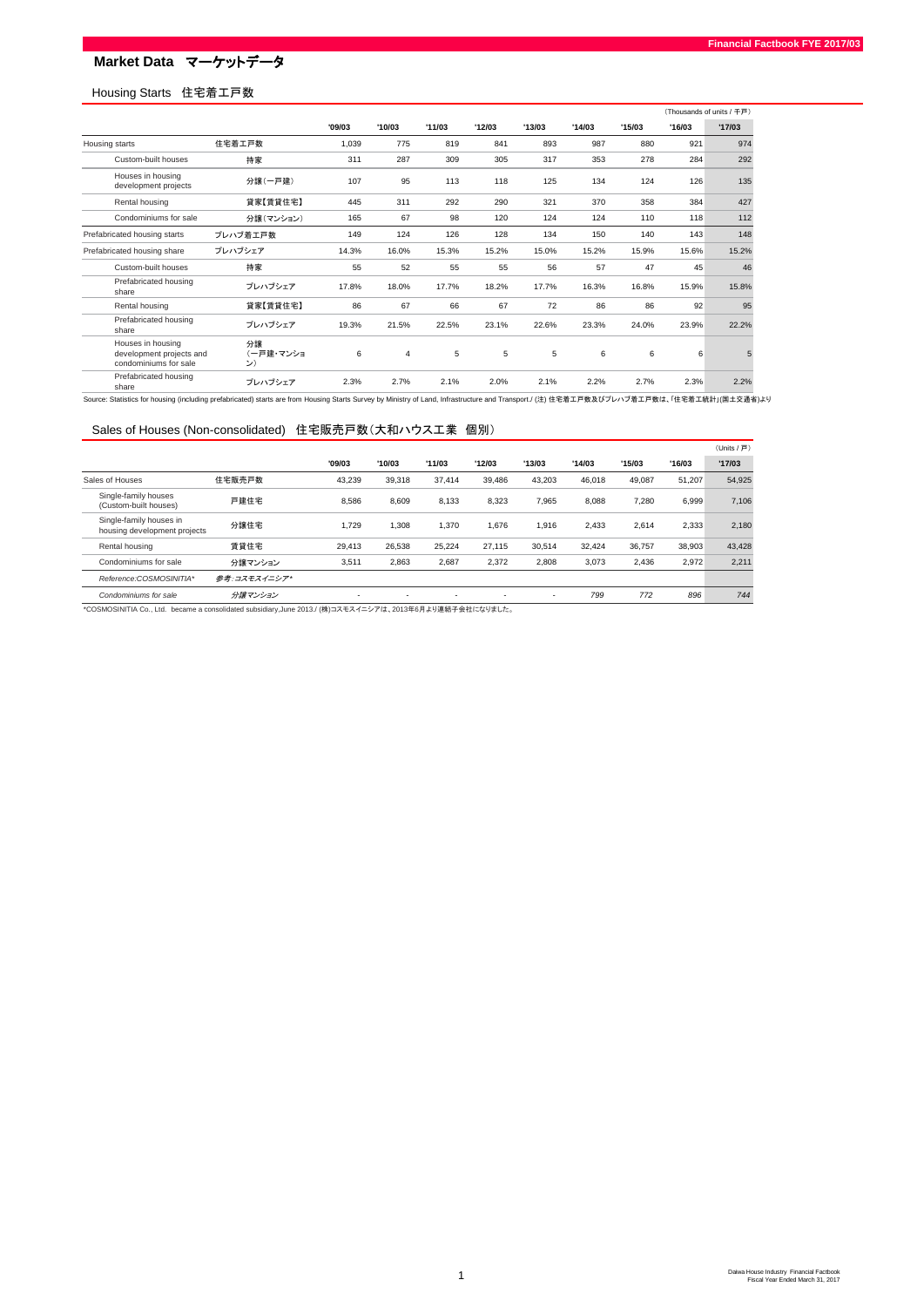## Consolidated Balance Sheets 連結貸借対照表

|                                                                                     |                              |                                   |                                   |                                   |                                   |                                    |                          |                   |                   | (¥Million / 百万円)  |
|-------------------------------------------------------------------------------------|------------------------------|-----------------------------------|-----------------------------------|-----------------------------------|-----------------------------------|------------------------------------|--------------------------|-------------------|-------------------|-------------------|
|                                                                                     |                              | '09/03                            | '10/03                            | '11/03                            | '12/03                            | '13/03                             | '14/03                   | '15/03            | '16/03            | '17/03            |
| Assets                                                                              | 資産の部                         |                                   |                                   |                                   |                                   |                                    |                          |                   |                   |                   |
| Current assets                                                                      | 流動資産                         |                                   |                                   |                                   |                                   |                                    |                          |                   |                   |                   |
| Cash and deposits                                                                   | 現金預金                         | 105,840                           | 179,792                           | 149,379                           | 250,649                           | 248,799                            | 212,114                  | 238,776           | 192,571           | 216,749           |
| Notes and accounts receivable<br>from completed construction<br>contracts and other | 受取手形·売掛金                     | 51,445                            | 75,815                            | 95,686                            | 93,874                            | 189,770                            | 227,276                  | 244,045           | 281,755           | 315,275           |
| Short-term investment securities                                                    | 有価証券                         | ÷.                                | 6                                 | 6                                 | 6                                 | 8                                  | 18                       | 16                | 16                | 2,006             |
| Inventories                                                                         | たな卸資産                        | 396,443                           | 300,002                           | 301,987                           | 371,938                           | 398,584                            | 455,578                  | 598,690           | 640,165           | 624,285           |
| Costs on uncompleted                                                                | 未成工事支出金                      | 57,444                            | 15,098                            | 15,307                            | 14,361                            | 21,712                             | 23,818                   | 31,778            | 36,753            | 49,484            |
| construction contracts                                                              |                              |                                   |                                   |                                   |                                   |                                    |                          |                   |                   |                   |
| Land for sale                                                                       | 販売用土地                        | 237,621                           | 213,456                           | 217,050                           | 267,809                           | 280.502                            | 319,477                  | 399,211           | 422,607           | 393,498           |
| Buildings for sale                                                                  | 販売用建物                        | 76,574                            | 51,527                            | 48,724                            | 66,021                            | 71,217                             | 84,035                   | 140,220           | 152,657           | 154,179           |
| Other                                                                               | その他の流動資産                     | 108,800                           | 125,830                           | 135,580                           | 129,891                           | 147,332                            | 184,126                  | 192,067           | 216,923           | 254,525           |
| Allowance for doubtful accounts                                                     | 貸倒引当金                        | $-1,342$                          | $-2,690$                          | $-1,379$                          | $-1,604$                          | $-2,949$                           | $-3,382$                 | $-3,347$          | $-2,583$          | $-7,653$          |
| <b>Total current assets</b>                                                         | 流動資産合計                       | 661,187                           | 678,757                           | 681,261                           | 844,757                           | 981,546                            | 1,075,731                | 1,270,247         | 1,328,849         | 1,405,188         |
| Noncurrent assets                                                                   | 固定資産                         |                                   |                                   |                                   |                                   |                                    |                          |                   |                   |                   |
| Property, plant and equipment<br><b>Buildings and</b>                               | 有形固定資産                       | 728,953                           | 778,610                           | 760,123                           | 748,548                           | 802,634                            | 943,886                  | 1,070,121         | 1,190,704         | 1,407,380         |
| structures                                                                          | 建物及び構築物                      | 315,673                           | 333,731                           | 327,808                           | 334,305                           | 345,000                            | 384,466                  | 417,638           | 428,046           | 482,076           |
| Land                                                                                | 土地                           | 356,002                           | 389,587                           | 387,343                           | 364,954                           | 396,353                            | 485,813                  | 566,139           | 652,043           | 759,813           |
| Other                                                                               | その他                          | 57,277                            | 55,291                            | 44,971                            | 49,288                            | 61,280                             | 73,607                   | 86,342            | 110,614           | 165,489           |
| Intangible assets                                                                   | 無形固定資産                       | 13,176                            | 20,153                            | 21,491                            | 32,056                            | 80,258                             | 82,173                   | 80,578            | 87,206            | 86,989            |
| Investments and other assets                                                        | 投資その他の資産                     | 407,255                           | 439,406                           | 471,360                           | 460,735                           | 506,799                            | 564,154                  | 600,059           | 651,045           | 656,326           |
| Total noncurrent assets                                                             | 固定資産合計                       | 1,149,385                         | 1,238,170                         | 1,252,975                         | 1,241,340                         | 1,389,691                          | 1,590,215                | 1,750,759         | 1,928,955         | 2,150,696         |
| <b>Total assets</b>                                                                 | 資産合計                         | 1,810,573                         | 1.916.927                         | 1,934,236                         | 2,086,097                         | 2,371,238                          | 2,665,946                | 3,021,007         | 3,257,805         | 3,555,885         |
| Liabilities                                                                         | 負債の部                         |                                   |                                   |                                   |                                   |                                    |                          |                   |                   |                   |
| <b>Current liabilities</b>                                                          | 流動負債                         |                                   |                                   |                                   |                                   |                                    |                          |                   |                   |                   |
| Notes and accounts payable for<br>construction contracts and other                  | 支払手形·工事未払金等                  | 129,843                           | 113,807                           | 129,462                           | 210,241                           | 337,767                            | 274,776                  | 309,261           | 368,494           | 383,232           |
| Short-term loans payable                                                            | 短期借入金                        | 16,407                            | 14,771                            | 9,136                             | 2,559                             | 7,495                              | 22,302                   | 70,892            | 54,291            | 78,944            |
| Current portion of bonds<br>payable<br>Current portion of long-term                 | ー年以内償還予定の社債<br>一年以内返済予定の長期借入 |                                   |                                   | 4,500                             | 1,353                             | 53                                 | 100,053                  | 110               | 10,085            | 10                |
| loans payable                                                                       | 金                            | 5,610                             | 2,901                             | 25,122                            | 145,436                           | 38,987                             | 60,442                   | 34,803            | 31,748            | 69,401            |
| Commercial papers                                                                   | コマーシャル・ペーパー                  | ÷,                                | $\overline{\phantom{a}}$          | $\overline{\phantom{a}}$          | $\overline{\phantom{a}}$          | $\overline{\phantom{a}}$           | $\overline{\phantom{a}}$ | 72,000            |                   |                   |
| Income taxes payable                                                                | 未払法人税·事業税                    | 6,962                             | 24,037                            | 6,675                             | 24,826                            | 33,051                             | 46,796                   | 27,415            | 60,429            | 52,511            |
| Advances received on<br>uncompleted construction<br>contracts                       | 未成工事受入金                      | 61,054                            | 27,403                            | 32,090                            | 48,993                            | 60,166                             | 70,238                   | 90,487            | 107,531           | 113,850           |
| Other                                                                               | その他の流動負債                     | 152,757                           | 161,679                           | 182,719                           | 198,462                           | 240,030                            | 270,864                  | 311,132           | 341,208           | 324,023           |
| <b>Total current liabilities</b>                                                    | 流動負債合計                       | 372,636                           | 344,601                           | 389,705                           | 631,872                           | 717,551                            | 845,474                  | 916.104           | 973,790           | 1,021,973         |
| Noncurrent liabilities                                                              | 固定負債                         |                                   |                                   |                                   |                                   |                                    |                          |                   |                   |                   |
| Bonds payable                                                                       | 社債                           | $\overline{\phantom{a}}$          | 105,300                           | 101,300                           | 100,720                           | 130,667                            | 30,614                   | 110,595           | 100,010           | 200,000           |
| Long-term loans payable                                                             | 長期借入金                        | 319,956                           | 335,388                           | 255,498                           | 133,556                           | 197,585                            | 180,156                  | 275,128           | 295,828           | 292,316           |
| Other                                                                               | その他の固定負債                     | 510,553                           | 513,868                           | 552,545                           | 562,056                           | 590,550                            | 617,015                  | 606,361           | 706,189           | 711,693           |
| Total noncurrent liabilities                                                        | 固定負債合計                       | 830,509                           | 954,556                           | 909,343                           | 796,334                           | 918,803                            | 827,786                  | 992,085           | 1,102,028         | 1,204,009         |
| <b>Total liabilities</b>                                                            | 負債合計                         | 1,203,145                         | 1,299,157                         | 1,299,049                         | 1,428,206                         | 1,636,354                          | 1,673,260                | 1,908,190         | 2,075,818         | 2,225,983         |
| Net assets                                                                          | 純資産の部                        |                                   |                                   |                                   |                                   |                                    |                          |                   |                   |                   |
| Shareholders' equity                                                                | 株主資本                         |                                   |                                   |                                   |                                   |                                    |                          |                   |                   |                   |
| Capital stock                                                                       | 資本金                          | 110,120                           | 110,120                           | 110,120                           | 110,120                           | 110,120                            | 161,699                  | 161,699           | 161,699           | 161,699           |
| Capital surplus                                                                     | 資本剰余金                        | 226,824                           | 226,824                           | 226,824                           | 226,824                           | 226,824                            | 294,632                  | 294,632           | 311,226           | 311,393           |
| Retained earnings                                                                   | 利益剰余金                        | 370,240                           | 375,154                           | 362,281                           | 380,751                           | 404,979                            | 465,719                  | 534,639           | 591,850           | 734,242           |
| Treasury stock                                                                      | 自己株式                         | $-19,553$                         | $-19,615$                         | $-19,874$                         | $-19,944$                         | $-19,998$                          | $-1,256$                 | $-1,965$          | $-4,617$          | $-8,450$          |
| Total shareholders' equity                                                          | 株主資本合計                       | 687,632                           | 692,484                           | 679,351                           | 697,751                           | 721,926                            | 920,794                  | 989,005           | 1,060,158         | 1,198,884         |
| Accumulated other comprehensive                                                     | その他の包括利益累計額                  |                                   |                                   |                                   |                                   |                                    |                          |                   |                   |                   |
| income<br>Valuation difference on                                                   |                              |                                   |                                   |                                   |                                   |                                    |                          |                   |                   |                   |
| available-for-sale securities<br>Deferred gains or losses on                        | その他有価証券評価差額金<br>繰延ヘッジ損益      | 2,034<br>$\overline{\phantom{a}}$ | 6,696<br>$\overline{\phantom{a}}$ | 7,582<br>$\overline{\phantom{a}}$ | 7,566<br>$\overline{\phantom{a}}$ | 24,326<br>$\overline{\phantom{a}}$ | 50,498<br>10             | 84,678<br>84      | 84,983<br>35      | 88,642<br>$-5$    |
| hedges                                                                              |                              |                                   |                                   |                                   |                                   |                                    |                          |                   |                   |                   |
| Revaluation reserve for land<br>Foreign currency translation                        | 土地再評価差額金                     | $-77,878$                         | $-77,593$                         | $-47,314$                         | $-40,738$                         | $-13,160$                          | $-5,241$                 | $-457$            | 702               | 3,495             |
| adjustment<br>Total accumulated other                                               | 為替換算調整勘定                     | $-5,105$<br>$-80,949$             | $-4,765$<br>$-75,662$             | $-5,467$<br>$-45,200$             | $-7,469$<br>$-40,640$             | 531<br>11,697                      | 20,456<br>65,723         | 32,318<br>116,623 | 24,399<br>110,119 | 17,273<br>109,405 |
| comprehensive income                                                                | その他の包括利益累計額合計                |                                   |                                   |                                   |                                   |                                    |                          |                   |                   |                   |
| Subscription rights to shares                                                       | 新株予約権                        | $\overline{\phantom{a}}$          | $\overline{\phantom{a}}$          | $\overline{\phantom{a}}$          | $\overline{\phantom{a}}$          | $\overline{\phantom{a}}$           | 38                       | 38                | 38                | 115               |
| Non-controlling interests                                                           | 非支配株主持分                      | 744                               | 948                               | 1,035                             | 779                               | 1,259                              | 6,129                    | 7,149             | 11,669            | 21,495            |
| <b>Total net assets</b>                                                             | 純資産合計                        | 607,427                           | 617,769                           | 635,186                           | 657,891                           | 734,883                            | 992,686                  | 1,112,817         | 1,181,986         | 1,329,901         |
| Total liabilities and net assets                                                    | 負債純資産合計                      | 1,810,573                         | 1,916,927                         | 1,934,236                         | 2,086,097                         | 2,371,238                          | 2,665,946                | 3,021,007         | 3,257,805         | 3,555,885         |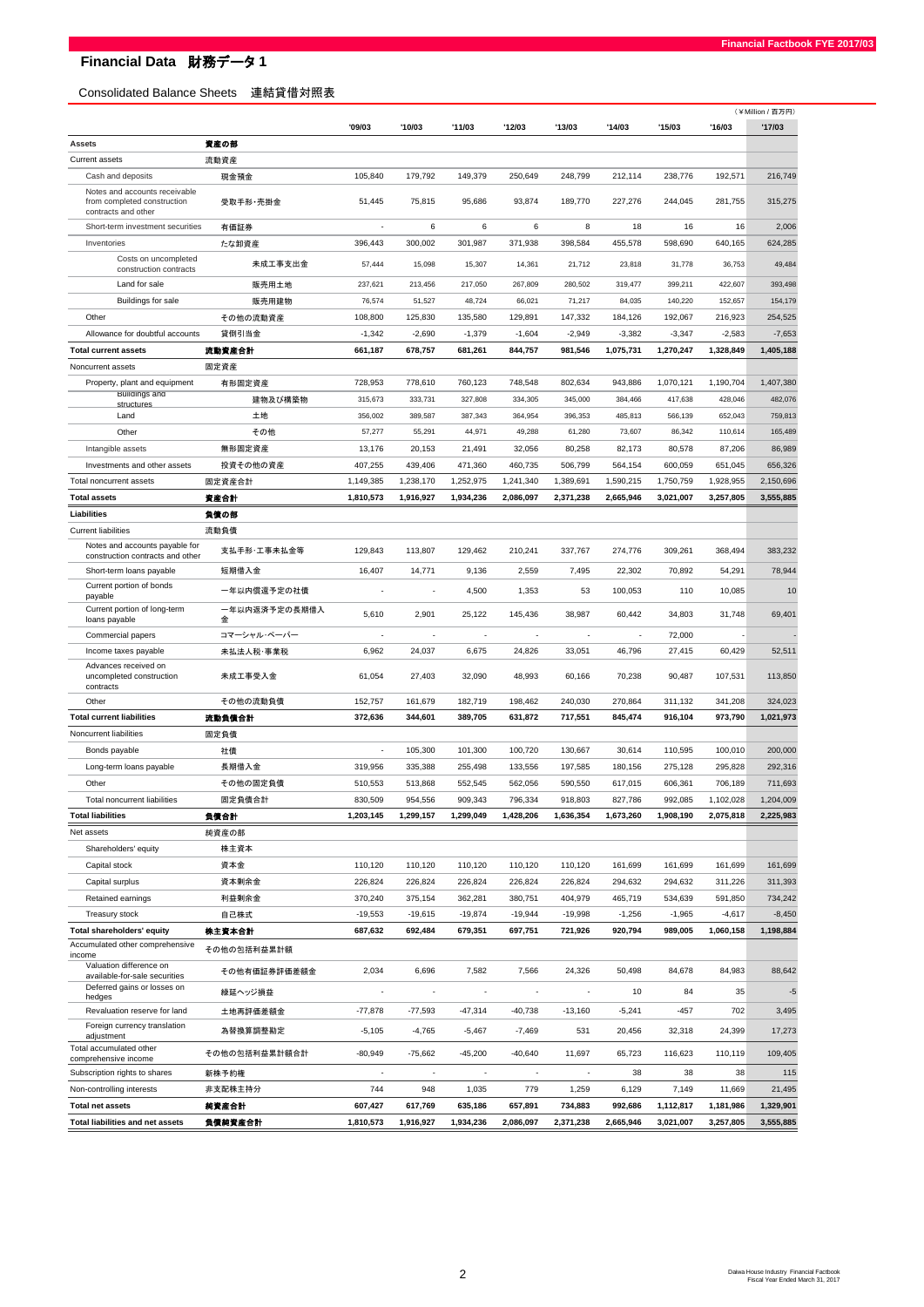# **Financial Data** 財務データ **2**

## Consolidated Statements of Income 連結損益計算書

|                                                                            |                     |           |           |           |           |           |           |           |           | (¥Million / 百万円) |                             |  |
|----------------------------------------------------------------------------|---------------------|-----------|-----------|-----------|-----------|-----------|-----------|-----------|-----------|------------------|-----------------------------|--|
|                                                                            |                     | '09/03    | '10/03    | '11/03    | '12/03    | '13/03    | '14/03    | '15/03    | '16/03    | '17/03           | '18/03<br>Forecast <b>H</b> |  |
| <b>Net sales</b>                                                           | 売上高                 | 1,690,956 | 1,609,883 | 1,690,151 | 1,848,797 | 2,007,989 | 2,700,318 | 2,810,714 | 3,192,900 | 3,512,909        | 3,750,000                   |  |
| Cost of sales                                                              | 売上原価                | 1,357,820 | 1,303,881 | 1,352,937 | 1,468,844 | 1,592,218 | 2,192,414 | 2,269,846 | 2,560,483 | 2,791,596        | 2,985,000                   |  |
| SG&A expenses                                                              | 販売費及び一般管理費          | 259,555   | 243,288   | 249,516   | 264,996   | 287,746   | 344,326   | 360,516   | 389,316   | 411,220          | 450,000                     |  |
| <b>Operating income</b>                                                    | 営業利益                | 73,580    | 62,714    | 87,697    | 114,955   | 128,024   | 163,576   | 180,352   | 243,100   | 310,092          | 315,000                     |  |
| Interest income and dividends<br>income                                    | 受取利息·配当金            | 2,840     | 3,103     | 4,463     | 4,758     | 5,041     | 6,357     | 6,576     | 7,015     | 6,895            |                             |  |
| Equity in earnings of affiliates                                           | 持分法による投資利益          | 542       | 1,242     | 992       | ÷,        | 500       | 1,453     | 11        |           |                  |                             |  |
| Total non-operating income                                                 | 営業外収益計              | 12,663    | 12,352    | 11,331    | 11,601    | 27,988    | 26,991    | 35,340    | 13,651    | 13,253           | 11,700                      |  |
| Interest expenses                                                          | 支払利息                | 5,160     | 6,869     | 7,207     | 6,368     | 5,278     | 4,620     | 5,129     | 5,048     | 5,143            |                             |  |
| Equity in losses of affiliates                                             | 持分法による投資損失          |           | ÷,        |           | 1,431     |           |           |           | 574       | 1,274            |                             |  |
| Total non-operating expenses                                               | 営業外費用計              | 46,388    | 15,030    | 19,980    | 18,051    | 10,616    | 14,201    | 13,064    | 23,160    | 22,815           | 14,700                      |  |
| Ordinary income                                                            | 経常利益                | 39,855    | 60,036    | 79,049    | 108,506   | 145,395   | 176,366   | 202,628   | 233,592   | 300,529          | 312,000                     |  |
| Extraordinary income                                                       | 特別利益                | 1,046     | 261       | 3.606     | 1,356     | 32,436    | 1,332     | 14,397    | 14,955    | 1,783            | 500                         |  |
| <b>Extraordinary losses</b>                                                | 特別損失                | 27,181    | 22,229    | 41,942    | 16,840    | 64,569    | 9,189     | 15,934    | 92,333    | 7,448            | 3,500                       |  |
| Income before income taxes and non-<br>controlling shareholders' interests | 税金等調整前当期純利益         | 13,720    | 38,069    | 40,713    | 93,021    | 113,262   | 168,509   | 201,091   | 156,214   | 294,865          | 309,000                     |  |
| Income taxes                                                               | 法人税等                | 10,029    | 18,933    | 13,371    | 59,853    | 47,092    | 66,000    | 83,552    | 51,545    | 92,072           | 97,800                      |  |
| Net income attributable to non-<br>controlling shareholders' interests     | 非支配株主に帰属する当期<br>純利益 | $-479$    | 22        | 74        | $-32$     | $-103$    | 413       | 406       | 1.091     | 1.092            | 1,200                       |  |
| Net income attributable to owners<br>of the parent                         | 親会社株主に帰属する当期<br>純利益 | 4,170     | 19,113    | 27,267    | 33,200    | 66,274    | 102,095   | 117,133   | 103,577   | 201,700          | 210,000                     |  |
| Basic net income per share                                                 | 一株当たり当期純利益          | ¥7.20     | ¥33.00    | ¥47.09    | ¥57.36    | ¥114.52   | ¥161.08   | ¥177.74   | ¥156.40   | ¥304.14          | ¥316.48                     |  |
| Dividend per share                                                         | 一株当たり配当金            | ¥24       | ¥17       | ¥20       | ¥25       | ¥35       | ¥50       | ¥60       | ¥80       | ¥92              | ¥95                         |  |
| of which interim dividend per<br>share                                     | うち、一株当たり中間配<br>当    | í.        | ÷.        |           | J.        | ä,        | ¥20       | ¥25       | ¥35       | ¥40              | ¥45                         |  |
| Dividend payout ratio                                                      | 配当性向                | 333.4%    | 51.5%     | 42.5%     | 43.6%     | 30.6%     | 31.0%     | 33.8%     | 51.2%     | 30.2%            | 30.0%                       |  |
| Balance between financial income<br>and expenses                           | 金融収支                | $-2,320$  | $-3,765$  | $-2,744$  | $-1,610$  | $-236$    | 1,736     | 1,446     | 1,967     | 1,752            |                             |  |
| Number of issued and outstanding<br>shares (Thousands of share)            | 発行済株式数(千株)          | 579,171   | 579,091   | 578,806   | 578,715   | 578,672   | 659.121   | 658,802   | 663,808   | 663.546          |                             |  |

# 【Reference】The State of Share Distribution (Composition Ratio) 【参考】株式分布状況表(構成比)

|                               |         | '09/03 | '10/03 | '11/03 | '12/03 | '13/03 | '14/03 | '15/03 | '16/03 | '17/03 |
|-------------------------------|---------|--------|--------|--------|--------|--------|--------|--------|--------|--------|
| <b>Financial Institutions</b> | 金融機関    | 45.8%  | 43.3%  | 43.9%  | 43.7%  | 41.2%  | 39.3%  | 39.8%  | 41.4%  | 42.7%  |
| Foreigners                    | 外国人     | 27.1%  | 28.6%  | 26.6%  | 26.6%  | 30.2%  | 36.5%  | 37.5%  | 36.9%  | 35.0%  |
| Individuals & Others          | 個人・その他  | 12.2%  | 12.3%  | 12.9%  | 13.2%  | 12.8%  | 12.4%  | 11.0%  | 10.4%  | 10.8%  |
| Other Companies               | その他国内法人 | 10.6%  | 10.5%  | 10.7%  | 10.6%  | 10.2%  | 9.4%   | 9.4%   | 9.5%   | 9.4%   |
| Securities Companies          | 証券会社    | 0.9%   | 1.8%   | 2.4%   | 2.4%   | 2.1%   | 2.2%   | 2.1%   | 1.4%   | 2.2%   |
| <b>Treasury Stock</b>         | 自己名義株式  | 3.5%   | 3.5%   | 3.5%   | 3.5%   | 3.5%   | 0.2%   | 0.3%   | 0.4%   | 0.0%   |
| Total                         | 合計      | 100.0% | 100.0% | 100.0% | 100.0% | 100.0% | 100.0% | 100.0% | 100.0% | 100.0% |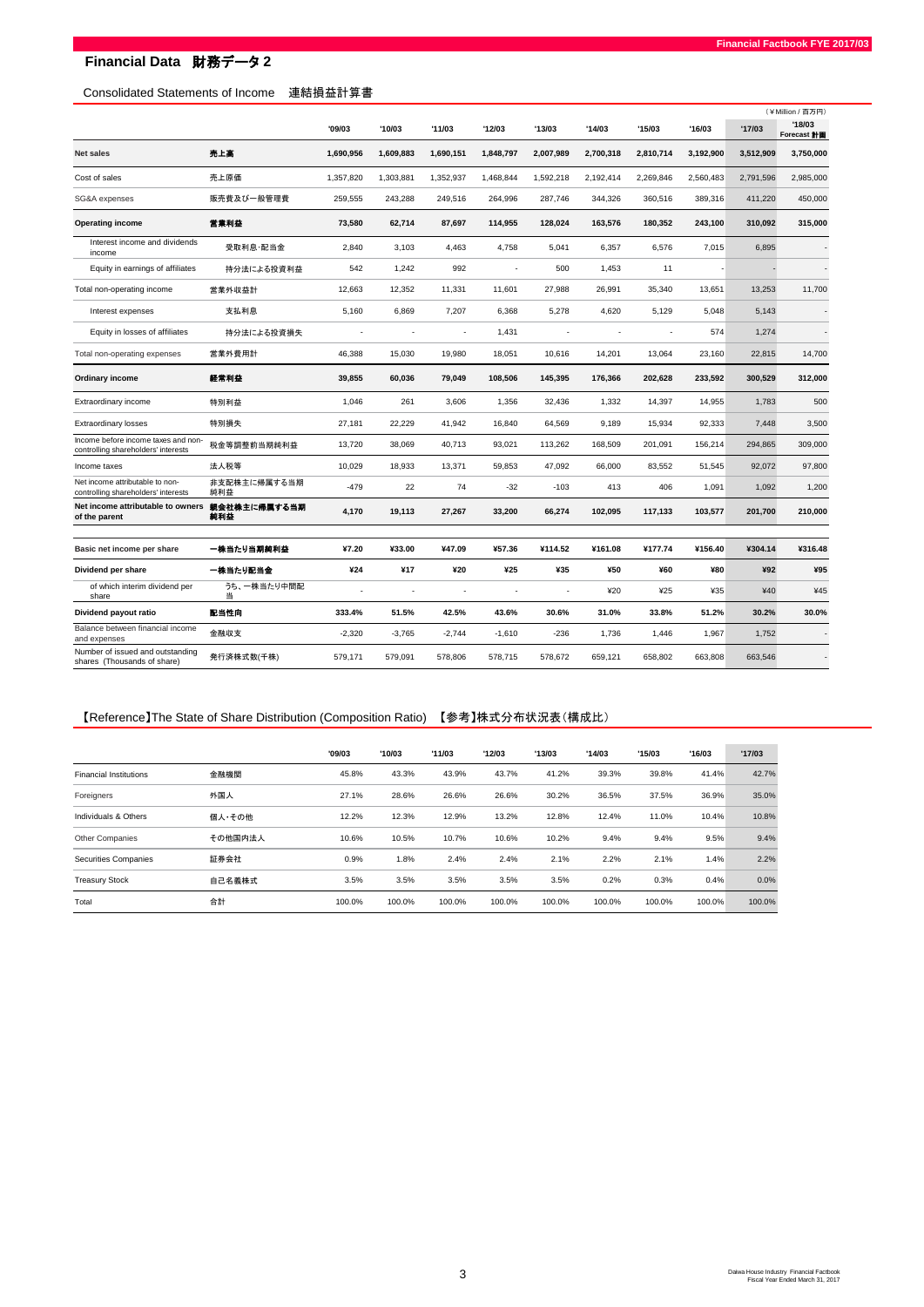# **Index Data** 指標データ **1**

## Profitability Indices (Consolidated) 収益性指標(連結)

|                                                |                     |           |           |           |          |           |           |           |           | (¥Million / 百万円) |
|------------------------------------------------|---------------------|-----------|-----------|-----------|----------|-----------|-----------|-----------|-----------|------------------|
|                                                |                     | '09/03    | '10/03    | '11/03    | '12/03   | '13/03    | '14/03    | '15/03    | '16/03    | '17/03           |
| Net sales                                      | 売上高                 | 1.690.956 | 1.609.883 | 1.690.151 | .848.797 | 2.007.989 | 2.700.318 | 2.810.714 | 3.192.900 | 3,512,909        |
| Gross profit                                   | 売上総利益               | 333,135   | 306.002   | 337,213   | 379.952  | 415.771   | 507.903   | 540.868   | 632.417   | 721,312          |
| Gross margin                                   | 売上高総利益率             | 19.7%     | 19.0%     | 20.0%     | 20.6%    | 20.7%     | 18.8%     | 19.2%     | 19.8%     | 20.5%            |
| SG&A expenses                                  | 管理販売費               | 259,555   | 243.288   | 249.516   | 264.996  | 287.746   | 344.326   | 360,516   | 389,316   | 411,220          |
| Operating income                               | 営業利益                | 73.580    | 62.714    | 87.697    | 114.955  | 128.024   | 163.576   | 180.352   | 243.100   | 310,092          |
| Operating margin                               | 営業利益率               | 4.4%      | 3.9%      | 5.2%      | 6.2%     | 6.4%      | 6.1%      | 6.4%      | 7.6%      | 8.8%             |
| Ordinary income                                | 経常利益                | 39.855    | 60.036    | 79.049    | 108,506  | 145.395   | 176.366   | 202.628   | 233.592   | 300.529          |
| Net income attributable to<br>owners of parent | 親会社株主に帰属する<br>当期純利益 | 4.170     | 19.113    | 27.267    | 33.200   | 66.274    | 102.095   | 117.133   | 103.577   | 201,700          |

### Efficiency Indices (Consolidated) 効率性指標(連結)

|                           |              | '09/03 | '10/03 | '11/03 | '12/03 | '13/03 | '14/03 | '15/03 | '16/03 | '17/03 |
|---------------------------|--------------|--------|--------|--------|--------|--------|--------|--------|--------|--------|
| Return on equity<br>(ROE) | 株主資本利益率(ROE) | 0.7%   | 3.1%   | 4.4%   | 5.1%   | 9.5%   | 11.9%  | 11.2%  | 9.1%   | 16.3%  |
| Return on assets<br>(ROA) | 総資産利益率(ROA)  | 0.2%   | .0%    | 1.4%   | .7%    | 3.0%   | 4.1%   | 4.1%   | 3.3%   | 5.9%   |

## Productivity Indices (Consolidated) 生産性指標(連結)

|                                                 |            | '09/03 | '10/03 | '11/03 | '12/03 | '13/03 | '14/03 | '15/03 | '16/03 | '17/03 |
|-------------------------------------------------|------------|--------|--------|--------|--------|--------|--------|--------|--------|--------|
| Number of employees<br>(End of the fiscal year) | 期末従業員数(人)  | 23.985 | 26.542 | 26.310 | 27.130 | 30.361 | 32.628 | 34.903 | 37.191 | 39,770 |
| Number of group<br>companies                    | グループ会社数(社) | 72     | 74     | 77     | 89     | 113    | 129    | 145    | 172    | 196    |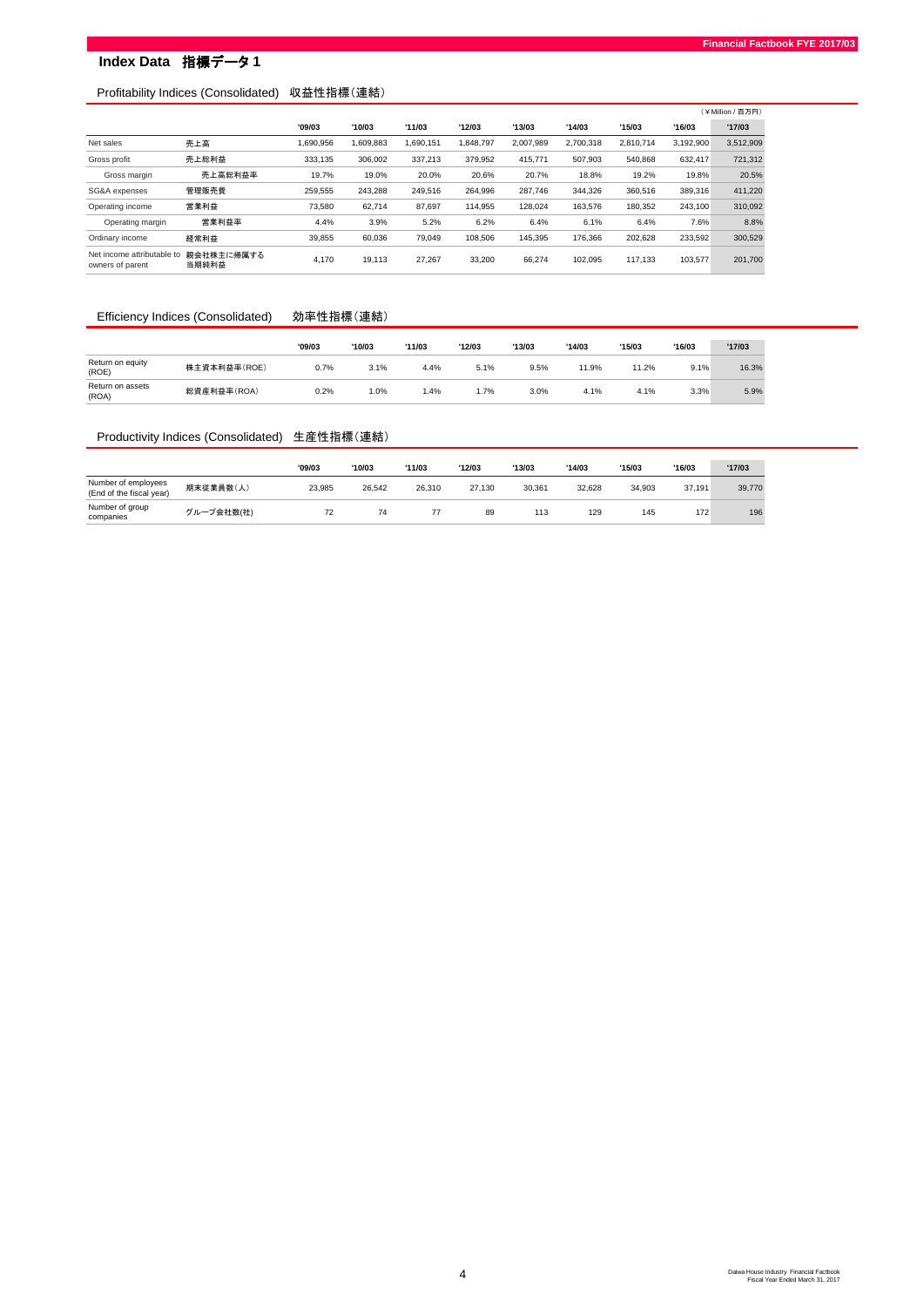# **Index Data** 指標データ **2**

## Stability Indices (Consolidated) 安全性指標(連結)

|                       |                |           |           |          |           |           |           |           |           | (¥Million/百万円) |
|-----------------------|----------------|-----------|-----------|----------|-----------|-----------|-----------|-----------|-----------|----------------|
|                       |                | '09/03    | '10/03    | '11/03   | '12/03    | '13/03    | '14/03    | '15/03    | '16/03    | '17/03         |
| Total assets          | 総資産            | 1.810.573 | 1.916.927 | .934.236 | 2.086.097 | 2.371.238 | 2.665.946 | 3.021.007 | 3.257.805 | 3,555,885      |
| <b>Equity ratio</b>   | 自己資本比率         | 33.5%     | 32.2%     | 32.8%    | 31.5%     | 30.9%     | 37.0%     | 36.6%     | 35.9%     | 36.8%          |
| Interest-bearing debt | 有利子負債(リース債券除く) | 341.974   | 458.360   | 395.556  | 383,625   | 374,788   | 393.568   | 563,530   | 491,964   | 640,671        |
| D/E ratio             | DEレシオ          | 56.4%     | 74.3%     | 62.4%    | 58.4%     | 51.1%     | 39.9%     | 51.0%     | 42.0%     | 49.0%          |
| Net D/E ratio         | ネットDEレシオ       | 38.9%     | 45.2%     | 38.8%    | 20.2%     | 17.2%     | 18.4%     | 29.4%     | 25.6%     | 32.4%          |
| Current ratio         | 流動比率           | 177.4%    | 197.0%    | 174.8%   | 133.7%    | 136.8%    | 127.2%    | 138.7%    | 136.5%    | 137.5%         |
| Fixed ratio           | 固定比率           | 189.2%    | 200.4%    | 197.3%   | 188.9%    | 189.4%    | 161.2%    | 158.3%    | 164.8%    | 164.4%         |

#### Investment Indices (Consolidated) 投資指標(連結)

|                                        |                 | '09/03 | '10/03 | '11/03 | '12/03 | '13/03  | '14/03  | '15/03  | '16/03  | '17/03  |
|----------------------------------------|-----------------|--------|--------|--------|--------|---------|---------|---------|---------|---------|
| Earnings per share (EPS)               | 一株当たり当期純利益(EPS) | ¥7.20  | ¥33.00 | ¥47.09 | ¥57.36 | ¥114.52 | ¥161.08 | ¥177.74 | ¥156.40 | ¥304.14 |
| Book-value per share                   | 一株当たり純資産        | ¥1.048 | ¥1.065 | ¥1.096 | ¥1.135 | ¥1.268  | ¥1.497  | ¥1.678  | ¥1.763  | ¥1,972  |
| Dividend per share                     | 一株当たり配当金(円)     | ¥24    | ¥17    | ¥20    | 425    | ¥35     | ¥50     | ¥60     | ¥80     | ¥92     |
| Payout ratio                           | 配当性向            | 333.4% | 51.5%  | 42.5%  | 43.6%  | 30.6%   | 31.0%   | 33.8%   | 51.2%   | 30.2%   |
| Price earnings ratio<br>(PER)(Times)   | 株価収益率(PER)(倍)   | 110.01 | 31.97  | 21.70  | 19.07  | 15.89   | 10.87   | 13.34   | 20.24   | 10.51   |
| Price book-value ratio<br>(PBR)(Times) | 株価純資産倍率(PBR)(倍) | 0.76   | 0.99   | 0.93   | 0.96   | 1.44    | 1.17    | 1.41    | 1.80    | 1.62    |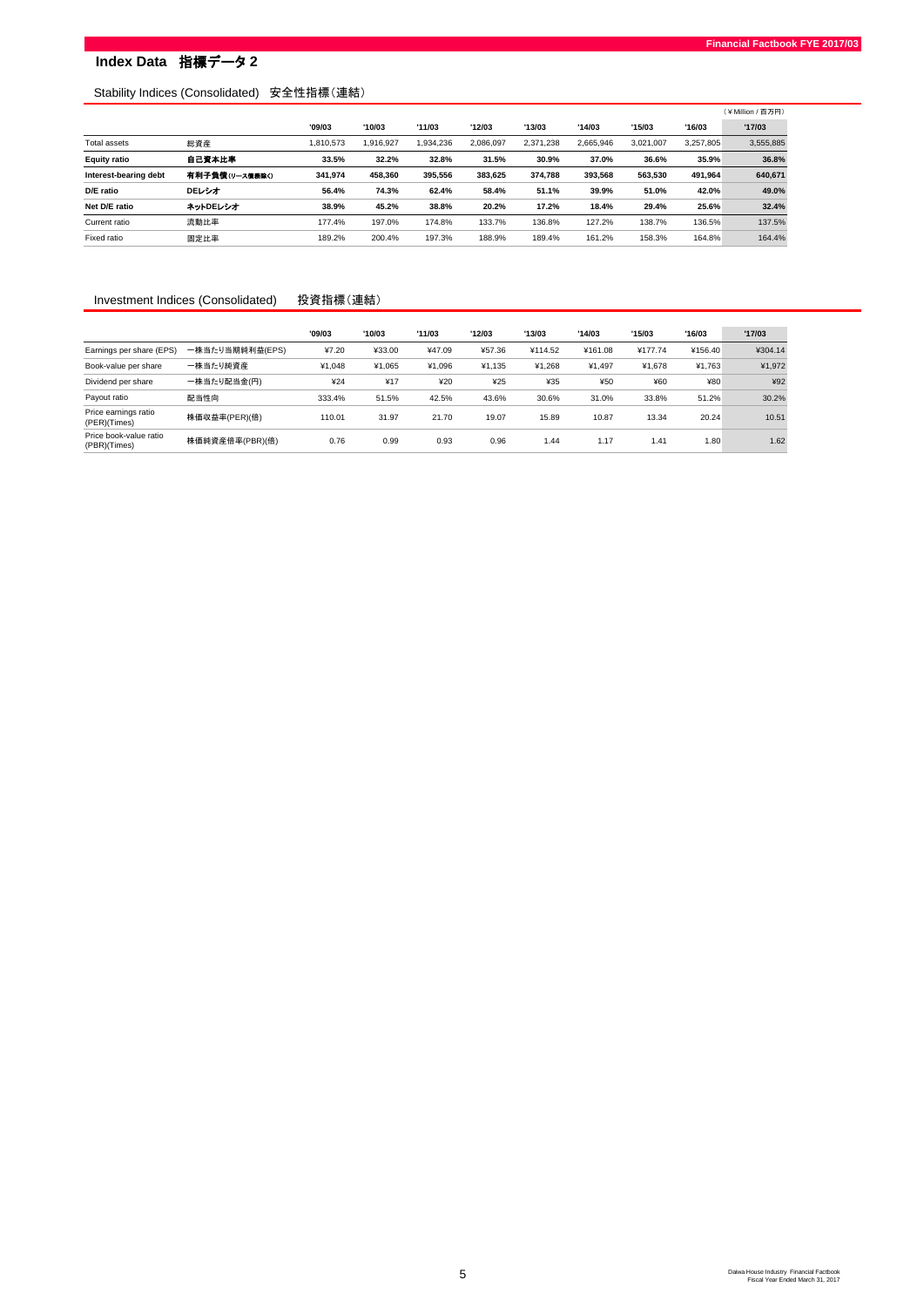## Sales by Segment (Consolidated) セグメント別売上高(連結)

|                                                      |        |        |        |        |        |         |         |          |          |         | (¥100Million / 億円)    |
|------------------------------------------------------|--------|--------|--------|--------|--------|---------|---------|----------|----------|---------|-----------------------|
|                                                      |        | '09/03 | '10/03 | '11/03 | '12/03 | '13/03  | '14/03  | '15/03   | '16/03   | '17/03  | '18/03<br>Forecast 計画 |
| Single-Family Houses                                 | 戸建住宅   | 3,561  | 3,259  | 3,224  | 3,363  | 3,511   | 3,944   | 3,753    | 3,783    | 3,903   | 3,910                 |
| Rental Housing                                       | 賃貸住宅   | 4.496  | 4,490  | 4,961  | 5,267  | 5,925   | 6,887   | 7,729    | 8,801    | 9,772   | 10,320                |
| Condominiums                                         | マンション  | 1,187  | 1,193  | 1,409  | 1,288  | 1,567   | 2,427   | 2,313    | 2,793    | 2,628   | 2,880                 |
| <b>Existing Home Business</b>                        | 住宅ストック | 348    | 469    | 607    | 681    | 764     | 867     | 916      | 955      | 1,055   | 1,100                 |
| <b>Commercial Facilities</b>                         | 商業施設   | 3,039  | 2,856  | 2,740  | 3,069  | 3,472   | 4,219   | 4,562    | 4,955    | 5,697   | 5,900                 |
| Logistics, Business &<br><b>Corporate Facilities</b> | 事業施設   | 2,435  | 1,962  | 1,943  | 2,570  | 2,514   | 5,921   | 5,815    | 7,363    | 8,284   | 8,550                 |
| <b>Other Businesses</b>                              | その他    | 2.812  | 2.660  | 2,800  | 3,129  | 3,353   | 3,939   | 4,265    | 4,588    | 5,135   | 6,180                 |
| Adjustment                                           | 調整額    | (969)  | (793)  | (786)  | (881)  | (1,030) | (1,205) | (1, 248) | (1, 311) | (1,349) | (1, 340)              |
| Total                                                | 合計     | 16,909 | 16,098 | 16,901 | 18,487 | 20,079  | 27,003  | 28,107   | 31,929   | 35,129  | 37,500                |
|                                                      |        |        |        |        |        |         |         |          |          |         |                       |

Note: Sales by segment include intersegment transactions. 注: 上記実績には、セグメント間の内部取引を含んでいます。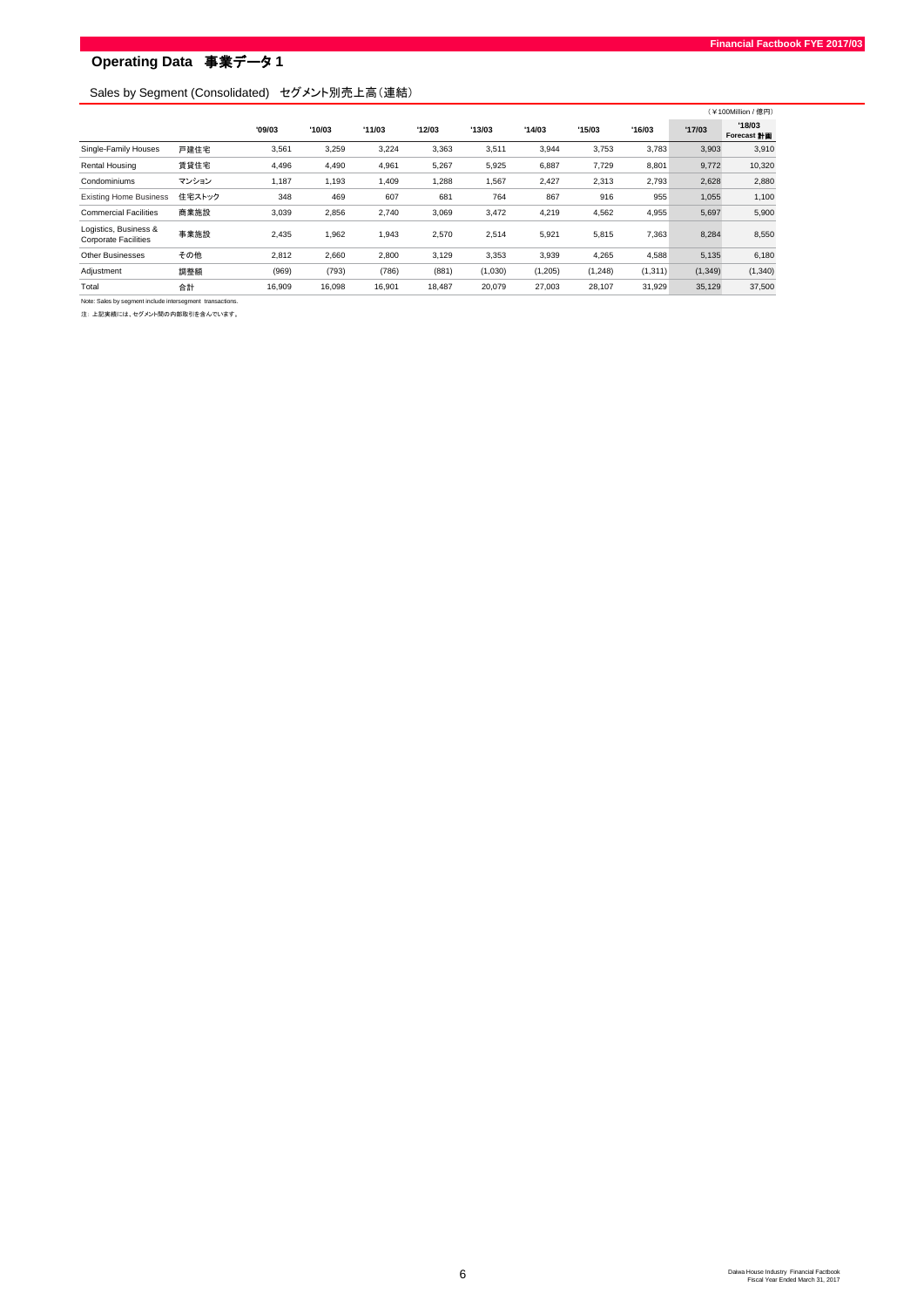## Operating Income and Operating margin by Segment (Consolidated) セグメント別営業利益・営業利益率(連結)

## Operating income

#### 营業利益  $\sim$   $($   $\ast$  100Million / (  $\ast$  10  $\,$   $\rightarrow$   $\,$   $($   $\ast$   $\ast$   $\rightarrow$   $\,$   $\rightarrow$   $\,$   $\rightarrow$   $\,$   $\rightarrow$   $\,$   $\rightarrow$   $\,$   $\rightarrow$   $\,$   $\rightarrow$   $\,$   $\rightarrow$   $\,$   $\rightarrow$   $\,$   $\rightarrow$   $\,$   $\rightarrow$   $\,$   $\rightarrow$   $\,$   $\rightarrow$   $\,$   $\rightarrow$   $\,$   $\rightarrow$   $\,$

|                                                      |        | '09/03 | '10/03         | '11/03 | '12/03 | '13/03 | '14/03 | '15/03 | '16/03 | '17/03 | '18/03<br><b>Forecast 計画</b> |
|------------------------------------------------------|--------|--------|----------------|--------|--------|--------|--------|--------|--------|--------|------------------------------|
| Single-Family Houses                                 | 戸建住宅   | 30     | 62             | 72     | 110    | 125    | 133    | 88     | 165    | 192    | 200                          |
| Rental Housing                                       | 賃貸住宅   | 341    | 386            | 469    | 529    | 522    | 642    | 695    | 819    | 942    | 1,050                        |
| Condominiums                                         | マンション  | $-101$ | $-183$         | 53     | 37     | 99     | 107    | 108    | 157    | 134    | 120                          |
| <b>Existing Home Business</b>                        | 住宅ストック | ÷.     | 17             | 42     | 45     | 61     | 93     | 99     | 112    | 130    | 131                          |
| <b>Commercial Facilities</b>                         | 商業施設   | 339    | 344            | 335    | 331    | 459    | 607    | 672    | 803    | 1,007  | 1,050                        |
| Logistics, Business &<br><b>Corporate Facilities</b> | 事業施設   | 333    | 217            | 115    | 258    | 206    | 269    | 384    | 680    | 789    | 830                          |
| <b>Other Businesses</b>                              | その他    | 38     | $\overline{4}$ | 27     | 82     | 96     | 140    | 102    | 95     | 168    | 270                          |
| Adjustment                                           | 調整額    | (250)  | (222)          | (239)  | (246)  | (291)  | (358)  | (348)  | (403)  | (265)  | (501)                        |
| Total                                                | 合計     | 735    | 627            | 876    | 1,149  | 1,280  | 1,635  | 1,803  | 2,431  | 3,100  | 3,150                        |

### Operating margin 営業利益率

|                                                                      |        | '09/03  | '10/03   | '11/03 | '12/03 | '13/03 | '14/03 | '15/03 | '16/03 | '17/03 | '18/03<br>Forecast <b>HT</b> |
|----------------------------------------------------------------------|--------|---------|----------|--------|--------|--------|--------|--------|--------|--------|------------------------------|
| Single-Family Houses                                                 | 戸建住宅   | 0.8%    | 1.9%     | 2.2%   | 3.3%   | 3.6%   | 3.4%   | 2.4%   | 4.4%   | 4.9%   | 5.1%                         |
| Rental Housing                                                       | 賃貸住宅   | 7.6%    | 8.6%     | 9.5%   | 10.1%  | 8.8%   | 9.3%   | 9.0%   | 9.3%   | 9.6%   | 10.2%                        |
| Condominiums                                                         | マンション  | $-8.5%$ | $-15.3%$ | 3.8%   | 2.9%   | 6.4%   | 4.4%   | 4.7%   | 5.7%   | 5.1%   | 4.2%                         |
| <b>Existing Home Business</b>                                        | 住宅ストック | 2.0%    | 3.6%     | 7.0%   | 6.7%   | 8.0%   | 10.7%  | 10.9%  | 11.8%  | 12.4%  | 11.9%                        |
| <b>Commercial Facilities</b>                                         | 商業施設   | 11.2%   | 12.0%    | 12.2%  | 10.8%  | 13.2%  | 14.4%  | 14.7%  | 16.2%  | 17.7%  | 17.8%                        |
| Logistics, Business &<br><b>Corporate Facilities</b>                 | 事業施設   | 13.7%   | 11.1%    | 5.9%   | 10.1%  | 8.2%   | 4.5%   | 6.6%   | 9.2%   | 9.5%   | 9.7%                         |
| <b>Other Businesses</b>                                              | その他    | 1.4%    | 0.2%     | 1.0%   | 2.6%   | 2.9%   | 3.6%   | 2.4%   | 2.1%   | 3.3%   | 4.4%                         |
| Total                                                                | 合計     | 4.4%    | 3.9%     | 5.2%   | 6.2%   | 6.4%   | 6.1%   | 6.4%   | 7.6%   | 8.8%   | 8.4%                         |
| Note: Operating income by segment include intersegment transactions. |        |         |          |        |        |        |        |        |        |        |                              |

注: 上記実績には、セグメント間の内部取引を含んでいます。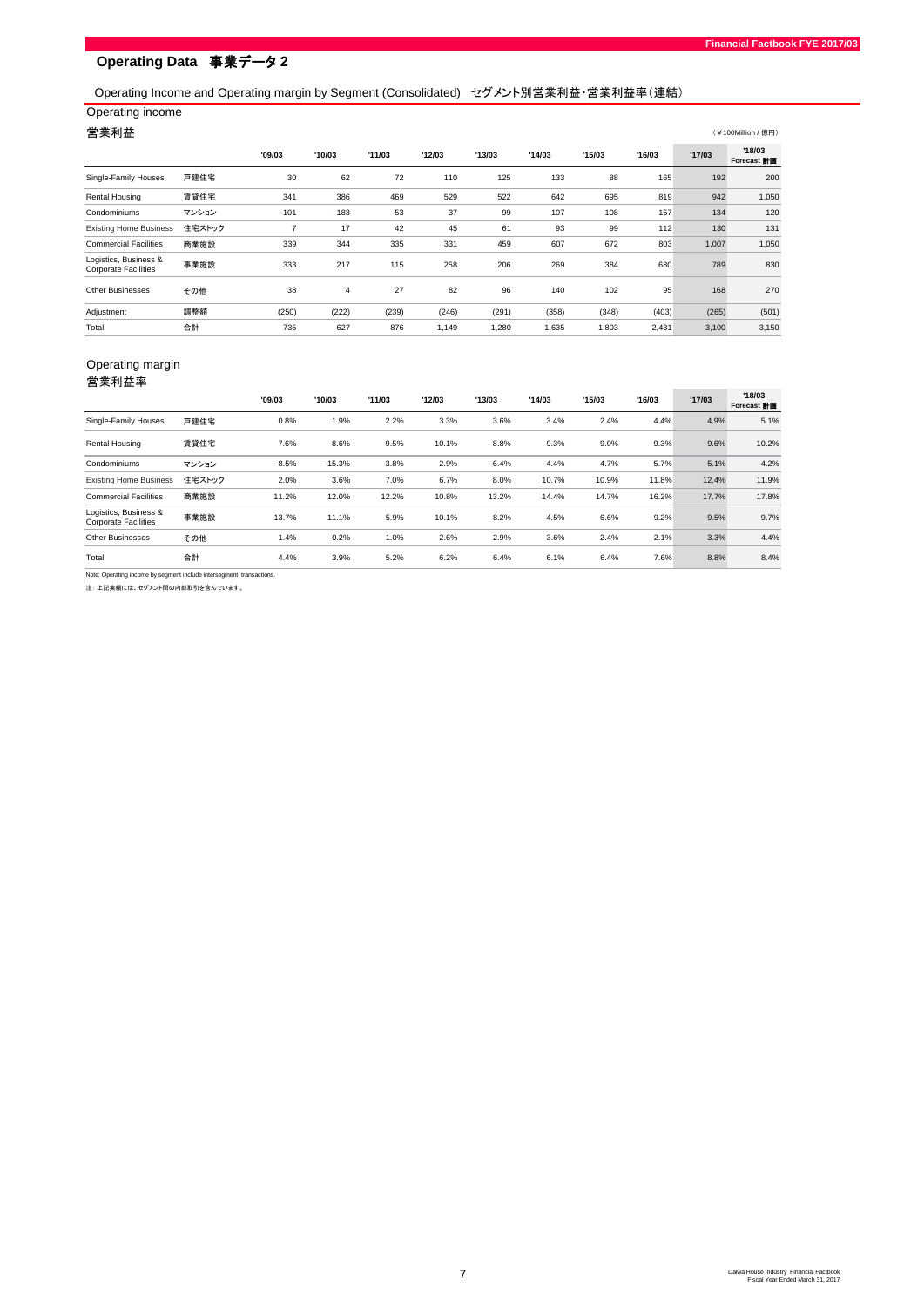# **Performance Indicators of Major Companies in the Daiwa House Group (1)**

# 大和ハウスグループ主要各社の経営指標 **(1)**

|                                                      |                                                           |                    |                              |           |                          |           | (¥Million / 百万円) |
|------------------------------------------------------|-----------------------------------------------------------|--------------------|------------------------------|-----------|--------------------------|-----------|------------------|
|                                                      |                                                           |                    | '13/03                       | '14/03    | '15/03                   | '16/03    | '17/03           |
|                                                      | Net Sales                                                 | 売上高                | 1,238,811                    | 1,429,886 | 1,470,975                | 1,649,765 | 1,720,394        |
|                                                      | Operating income                                          | 営業利益               | 80,273                       | 104,030   | 118,665                  | 167,638   | 198,673          |
|                                                      | Ordinary income                                           | 経常利益               | 102,921                      | 126,306   | 150,675                  | 183,863   | 212,346          |
| Daiwa House Industry Co., Ltd.<br>(non-consolidated) | Net income                                                | 当期純利益              | 48,951                       | 80,881    | 96,956                   | 81,991    | 147,582          |
| 大和ハウス工業(個別)                                          | <b>Total assets</b>                                       | 総資産                | 1,634,124                    | 1,798,797 | 2,069,958                | 2,174,782 | 2,410,655        |
|                                                      | Net assets                                                | 純資産                | 609,016                      | 820,683   | 908,137                  | 959,592   | 1,050,139        |
|                                                      | Interest-bearing liabilities<br>(excl. lease obligations) | 有利子負債<br>(リース債務除く) | 298,000                      | 298,000   | 424,960                  | 326,880   | 482,284          |
|                                                      | Net Sales                                                 | 売上高                | 55,068                       | 63,475    | 68,760                   | 78,109    | 82,851           |
|                                                      | Operating income                                          | 営業利益               | 8,550                        | 10,672    | 8,637                    | 6,499     | 5,128            |
|                                                      | Ordinary income                                           | 経常利益               | 9,141                        | 11,208    | 9,432                    | 6,866     | 5,486            |
| Daiwa Living Co., Ltd.                               | Net income                                                | 当期純利益              | 5,156                        | 6,653     | 6,020                    | 4,386     | 3,493            |
| 大和リビング                                               | <b>Total assets</b>                                       | 総資産                | 63,236                       | 71,377    | 74,280                   | 48,217    | 54,569           |
|                                                      | Net assets                                                | 純資産                | 17,595                       | 22,700    | 26,456                   | 29,033    | 31,210           |
|                                                      | Interest-bearing liabilities<br>(excl. lease obligations) | 有利子負債<br>(リース債務除く) |                              |           |                          |           |                  |
|                                                      | Net Sales                                                 | 売上高                | 225,365                      | 269,459   | 310,745                  | 351,898   | 397,729          |
|                                                      | Operating income                                          | 営業利益               | 2,450                        | 763       | 787                      | 5,838     | 6,053            |
|                                                      | Ordinary income                                           | 経常利益               | 2,513                        | 2,375     | 2,885                    | 7,095     | 8,202            |
| Daiwa Living Management Co., Ltd.                    | Net income                                                | 当期純利益              | 1,490                        | 1,988     | 2,499                    | 3,342     | 5,739            |
| 大和リビングマネジメント                                         | Total assets                                              | 総資産                | 54,777                       | 48,651    | 55,931                   | 66,340    | 78,917           |
|                                                      | Net assets                                                |                    | 11,625                       | 11,602    | 11,897                   | 13,125    | 16,428           |
|                                                      |                                                           | 純資産<br>有利子負債       |                              |           |                          |           |                  |
|                                                      | Interest-bearing liabilities<br>(excl. lease obligations) | (リース債務除く)          | 1,133                        |           | ٠                        |           |                  |
|                                                      | Net Sales                                                 | 売上高                | 25,110                       | 28,940    | 29,840                   | 33,067    | 37,738           |
|                                                      | Operating income                                          | 営業利益               | 852                          | 1,386     | 1,040                    | 1,501     | 1,934            |
|                                                      | Ordinary income                                           | 経常利益               | 926                          | 1,436     | 1,083                    | 1,389     | 1,893            |
| Nihon Jyutaku Ryutu Co., Ltd.<br>日本住宅流通              | Net income                                                | 当期純利益              | 160                          | 524       | 594                      | 428       | 1,354            |
|                                                      | Total assets                                              | 総資産                | 14,725                       | 15,094    | 15,335                   | 14,963    | 17,362           |
|                                                      | Net assets                                                | 純資産                | 3,599                        | 4,075     | 4,456                    | 4,705     | 5,807            |
|                                                      | Interest-bearing liabilities<br>(excl. lease obligations) | 有利子負債<br>(リース債務除く) | 1,591                        | 200       | 523                      | 200       | 1,200            |
|                                                      | Net Sales                                                 | 売上高                | ×,                           | ×         | ÷,                       | 69,666    | 73,022           |
|                                                      | Operating income                                          | 営業利益               | ٠                            | ٠         | $\overline{\phantom{a}}$ | 3,856     | 4,300            |
|                                                      | Ordinary income                                           | 経常利益               | ä,                           | ٠         | ٠                        | 4,001     | 4,477            |
| Daiwa LifeNext Co., Ltd.<br>大和ライフネクスト                | Net income                                                | 当期純利益              | ÷.                           | ×         | ä,                       | 2,160     | 3,235            |
| $(*1)$                                               | <b>Total assets</b>                                       | 総資産                | ×,                           | ×         | ÷,                       | 35,871    | 38,124           |
|                                                      | Net assets                                                | 純資産                | ä,                           | ×,        | ä,                       | 21,456    | 23,973           |
|                                                      | Interest-bearing liabilities<br>(excl. lease obligations) | 有利子負債<br>(リース債務除く) |                              |           |                          |           |                  |
|                                                      | <b>Net Sales</b>                                          | 売上高                | ä,                           | 71,657    | 75,180                   | 77,191    | 82,870           |
|                                                      | Operating income                                          | 営業利益               | ×,                           | 7,343     | 6,805                    | 8,006     | 8,311            |
|                                                      | Ordinary income                                           | 経常利益               |                              | 7,313     | 7,158                    | 7,819     | 8,559            |
| Daiwa House Reform Co., Ltd.                         | Net income                                                | 当期純利益              | $\overline{\phantom{a}}$     | 4,278     | 4,455                    | 4,516     | 5,315            |
| 大和ハウスリフォーム<br>$(*2)$                                 | <b>Total assets</b>                                       | 総資産                | $\qquad \qquad \blacksquare$ | 24,059    | 23,417                   | 29,571    | 32,713           |
|                                                      | Net assets                                                | 純資産                | ×,                           | 4,678     | 7,774                    | 11,024    | 14,847           |
|                                                      | Interest-bearing liabilities                              | 有利子負債              |                              |           |                          |           |                  |
|                                                      | (excl. lease obligations)                                 | (リース債務除く)          |                              |           |                          |           |                  |
|                                                      | Net Sales                                                 | 売上高                | 154,987                      | 162,694   | 172,367                  | 179,877   | 200,656          |
|                                                      | Operating income                                          | 営業利益               | 11,304                       | 10,307    | 12,926                   | 15,023    | 17,205           |
|                                                      | Ordinary income                                           | 経常利益               | 12,209                       | 11,084    | 14,615                   | 13,660    | 17,778           |
| Daiwa Lease Co., Ltd.<br>大和リース                       | Net income                                                | 当期純利益              | 6,036                        | 6,110     | 7,943                    | 3,374     | 11,894           |
|                                                      | <b>Total assets</b>                                       | 総資産                | 328,102                      | 334,596   | 379,772                  | 402,652   | 435,574          |
|                                                      | Net assets                                                | 純資産                | 117,855                      | 122,184   | 127,756                  | 128,611   | 138,085          |
|                                                      | Interest-bearing liabilities<br>(excl. lease obligations) | 有利子負債<br>(リース債務除く) | 34,000                       | 34,500    | 57,500                   | 57,500    | 67,500           |
|                                                      | Net Sales                                                 | 売上高                | 39,973                       | 43,766    | 48,692                   | 54,213    | 60,284           |
|                                                      | Operating income                                          | 営業利益               | 3,812                        | 4,302     | 5,089                    | 6,498     | 7,161            |
|                                                      | Ordinary income                                           | 経常利益               | 3,872                        | 4,340     | 4,717                    | 6,283     | 7,709            |
| Daiwa Information Service Co., Ltd.                  | Net income                                                | 当期純利益              | 2,021                        | 2,352     | 2,722                    | 3,663     | 5,220            |
| 大和情報サービス                                             | <b>Total assets</b>                                       | 総資産                | 81,657                       | 100,148   | 107,041                  | 118,418   | 133,551          |
|                                                      | Net assets                                                | 純資産                | 11,126                       | 12,872    | 14,868                   | 17,715    | 21,788           |
|                                                      | Interest-bearing liabilities<br>(excl. lease obligations) | 有利子負債<br>(リース債務除く) |                              | 4,760     |                          |           |                  |

\*Note: 1. In April 2015, Daiwa Service Co., Ltd. merged with Daiwa LifeNext Co., Ltd., and the business name changed to Daiwa LifeNext Co., Ltd.

- 2. In April 2013, the Renovation Business of Daiwa House Industry Co., Ltd. was transferred to Daiwa House Reform Co., Ltd.<br>\*注: 1. 株式会社ダイワサービスは、大和ライフネクスト 株式会社と2015年4月に経営統合し、商号が大和ライフネクスト 株式会社となりました。

2 . 大和ハウスリフォ 一ム株式会社は、2013年4月より 大和ハウス工業のリフォ 一ム事業部門から移管されました。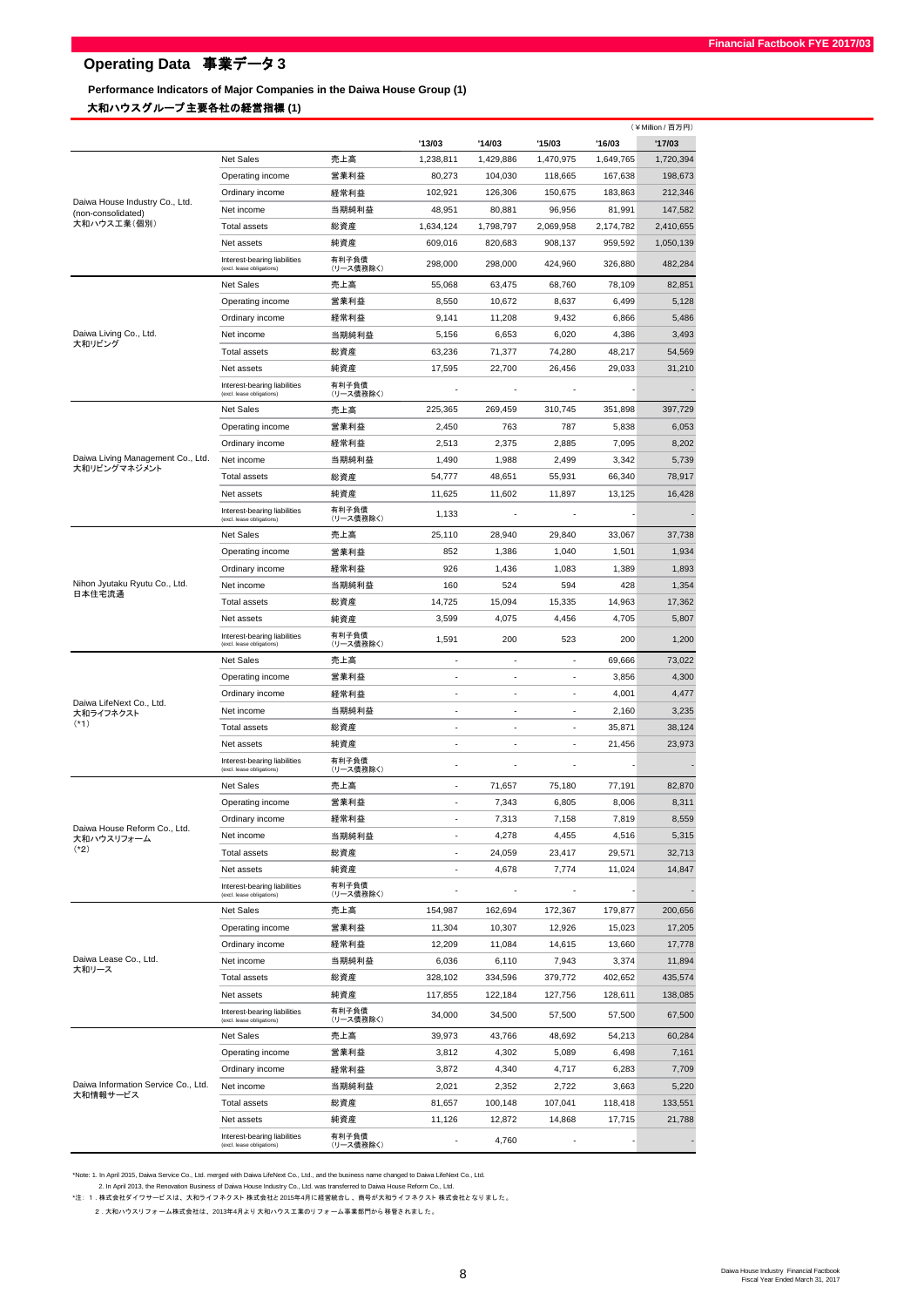**Performance Indicators of Major Companies in the Daiwa House Group (2)**

#### 大和ハウスグループ主要各社の経営指標 **(2)**

|                                                  |                                                           |                    |           |           |           |           | (¥Million / 百万円) |
|--------------------------------------------------|-----------------------------------------------------------|--------------------|-----------|-----------|-----------|-----------|------------------|
|                                                  |                                                           |                    | '13/03    | '14/03    | '15/03    | '16/03    | '17/03           |
|                                                  | Net Sales                                                 | 売上高                | 51,434    | 56,502    | 61,195    | 68,093    | 75,926           |
|                                                  | Operating income                                          | 営業利益               | 5,163     | 6,634     | 7,521     | 10,106    | 12,554           |
|                                                  | Ordinary income                                           | 経常利益               | 4,932     | 6,348     | 7,209     | 9,800     | 12,517           |
| Daiwa Royal Co., Ltd.<br>ダイワロイヤル                 | Net income                                                | 当期純利益              | 2,817     | 3,642     | 4,102     | 6,179     | 8,649            |
|                                                  | <b>Total assets</b>                                       | 総資産                | 109,526   | 125,045   | 132,840   | 139,834   | 146,228          |
|                                                  | Net assets                                                | 純資産                | 12,956    | 15,754    | 18,735    | 23,684    | 30,419           |
|                                                  | Interest-bearing liabilities<br>(excl. lease obligations) | 有利子負債<br>(リース債務除く) | 15,270    | 19,770    | 19,270    | 17,070    | 14,070           |
|                                                  | <b>Net Sales</b>                                          | 売上高                | ÷,        | 264,522   | 235.686   | 310,224   | 386,591          |
|                                                  | Operating income                                          | 営業利益               |           | 3,709     | 5,409     | 14,556    | 22,390           |
|                                                  | Ordinary income                                           | 経常利益               | ٠         | 4,000     | 5,842     | 12,423    | 22,505           |
| Fujita Corporation<br>フジタ                        | Net income                                                | 当期純利益              |           | 2,501     | 5,792     | 14,956    | 16,201           |
| $(*1)$                                           | <b>Total assets</b>                                       | 総資産                | ÷         | 164,014   | 169,006   | 261,161   | 296,500          |
|                                                  | Net assets                                                | 純資産                | ٠         | 21,967    | 28,392    | 55,539    | 69,516           |
|                                                  | Interest-bearing liabilities<br>(excl. lease obligations) | 有利子負債<br>(リース債務除く) |           |           | 3,000     | 12,726    | 14,440           |
|                                                  | Net Sales                                                 | 売上高                | 44,546    | 50,554    | 51,319    | 52,936    | 53,317           |
|                                                  | Operating income                                          | 営業利益               | 1,263     | 1,756     | 1,872     | 1,744     | 1,832            |
|                                                  | Ordinary income                                           | 経常利益               | 1,823     | 2,275     | 2,567     | 1,479     | 2,275            |
| DesignArc Co., Ltd.<br>デザインアーク                   | Net income                                                | 当期純利益              | 817       | 1,328     | 711       | $-565$    | 1,544            |
| $(*2)$                                           | Total assets                                              | 総資産                | 38,868    | 41,781    | 41,520    | 43,074    | 41,021           |
|                                                  | Net assets                                                | 純資産                | 21,833    | 22,929    | 23,059    | 22,170    | 23,364           |
|                                                  | Interest-bearing liabilities<br>(excl. lease obligations) | 有利子負債<br>(リース債務除く) |           |           |           |           |                  |
|                                                  | Net Sales                                                 | 売上高                | 45,372    | 51,114    | 51,896    | 51,895    | 54,536           |
|                                                  | Operating income                                          | 営業利益               | 1,975     | 2,000     | 2,490     | 3,038     | 3,630            |
|                                                  | Ordinary income                                           | 経常利益               | 1,931     | 2,384     | 2,747     | 2,980     | 3,943            |
| Daiwa Logistics Co., Ltd.                        | Net income                                                | 当期純利益              | 876       | 1,266     | 1,836     | 850       | 2,766            |
| 大和物流                                             | <b>Total assets</b>                                       | 総資産                | 42,609    | 47,893    | 47,925    | 46,034    | 47,345           |
|                                                  | Net assets                                                | 純資産                | 18,328    | 19,312    | 20,587    | 20,776    | 22,902           |
|                                                  | Interest-bearing liabilities<br>(excl. lease obligations) | 有利子負債<br>(リース債務除く) | 7,137     | 7,490     | 5,790     | 5,620     | 2,730            |
|                                                  | <b>Net Sales</b>                                          | 売上高                | 67,984    | 73,526    | 73,176    | 78,543    | 83,970           |
|                                                  | Operating income                                          | 営業利益               | 1,033     | 1,488     | 1,562     | 1,817     | 1,529            |
|                                                  | Ordinary income                                           | 経常利益               | 1,251     | 1,818     | 2,107     | 1,730     | 1,698            |
| Royal Home Center Co., Ltd.                      | Net income                                                | 当期純利益              | 509       | 480       | $-3,893$  | $-116$    | 1,060            |
| ロイヤルホームセンター                                      | <b>Total assets</b>                                       | 総資産                | 55,046    | 56,853    | 52,088    | 54,964    | 58,897           |
|                                                  | Net assets                                                |                    |           |           | 30,555    |           |                  |
|                                                  | Interest-bearing liabilities                              | 純資産<br>有利子負債       | 34,419    | 34,746    |           | 30,439    | 31,400           |
|                                                  | (excl. lease obligations)                                 | (リース債務除く)          | 10,000    | 10,000    | 10,000    | 10,000    | 13,000           |
|                                                  | Net Sales                                                 | 売上高                | 44,727    | 45,593    | 43,990    | 46,934    | 46,360           |
|                                                  | Operating income                                          | 営業利益               | 84        | 436       | 44        | 305       | 357              |
|                                                  | Ordinary income                                           | 経常利益               | 1,027     | 1,203     | 1,123     | 134       | 1,096            |
| Daiwa Resort Co., Ltd.<br>大和リゾート                 | Net income                                                | 当期純利益              | $-1,761$  | 793       | $-387$    | $-5,188$  | $-993$           |
|                                                  | <b>Total assets</b>                                       | 総資産                | 48,806    | 48,249    | 45,408    | 46,218    | 67,437           |
|                                                  | Net assets                                                | 純資産                | 1,462     | 2,258     | 1,231     | $-3,955$  | 31,047           |
|                                                  | Interest-bearing liabilities<br>(excl. lease obligations) | 有利子負債<br>(リース債務除く) |           |           | 950       | 2,450     | 4,700            |
|                                                  | Net Sales                                                 | 売上高                | 2,007,989 | 2,700,318 | 2,810,714 | 3,192,900 | 3,512,909        |
|                                                  | Operating income                                          | 営業利益               | 128,024   | 163,576   | 180,352   | 243,100   | 310,092          |
|                                                  | Ordinary income                                           | 経常利益               | 145,395   | 176,366   | 202,628   | 233,592   | 300,529          |
| Daiwa House Industry Co., Ltd.<br>(consolidated) | Net income                                                | 当期純利益              | 66,274    | 102,095   | 117,133   | 103,577   | 201,700          |
| 大和ハウス工業(連結)                                      | <b>Total assets</b>                                       | 総資産                | 2,371,238 | 2,665,946 | 3,021,007 | 3,257,805 | 3,555,885        |
|                                                  | Net assets                                                | 純資産                | 734,883   | 992,686   | 1,112,817 | 1,181,986 | 1,329,901        |
|                                                  | Interest-bearing liabilities<br>(excl. lease obligations) | 有利子負債<br>(リース債務除く) | 374,788   | 393,568   | 563,530   | 491,964   |                  |
|                                                  | Net Sales                                                 | 売上高                | 1.62      | 1.89      | 1.91      | 1.94      | 2.04             |
| Parent company's share of                        | Operating income                                          | 営業利益               | 1.59      | 1.57      | 1.52      | 1.45      | 1.56             |
| the Group total (Times)<br>連単倍率 (倍)              | Ordinary income                                           | 経常利益               | 1.41      | 1.40      | 1.34      | 1.27      | 1.42             |
|                                                  | Net income                                                | 当期純利益              | 1.35      | 1.26      | 1.21      | 1.26      | 1.37             |

Note: 1. Fujita Corporation became a consolidated subsidiary in January 2013, and merged with Daiwa Odakyu Construction Co., Ltd. in October 2015.<br>2. In October 2014, the business name changed to DesignArc Co., Ltd. from D

\*注:1. 株式会社フジタは、2013年1月より新たに連結子会社となっております。また、2015年10月に大和小田急建設株式会社と経営統合( 合併) いたしました。<br>- 2.ダイワラクダ工業株式会社は、2014年10月に社名を株式会社デザインアークへ変更しております。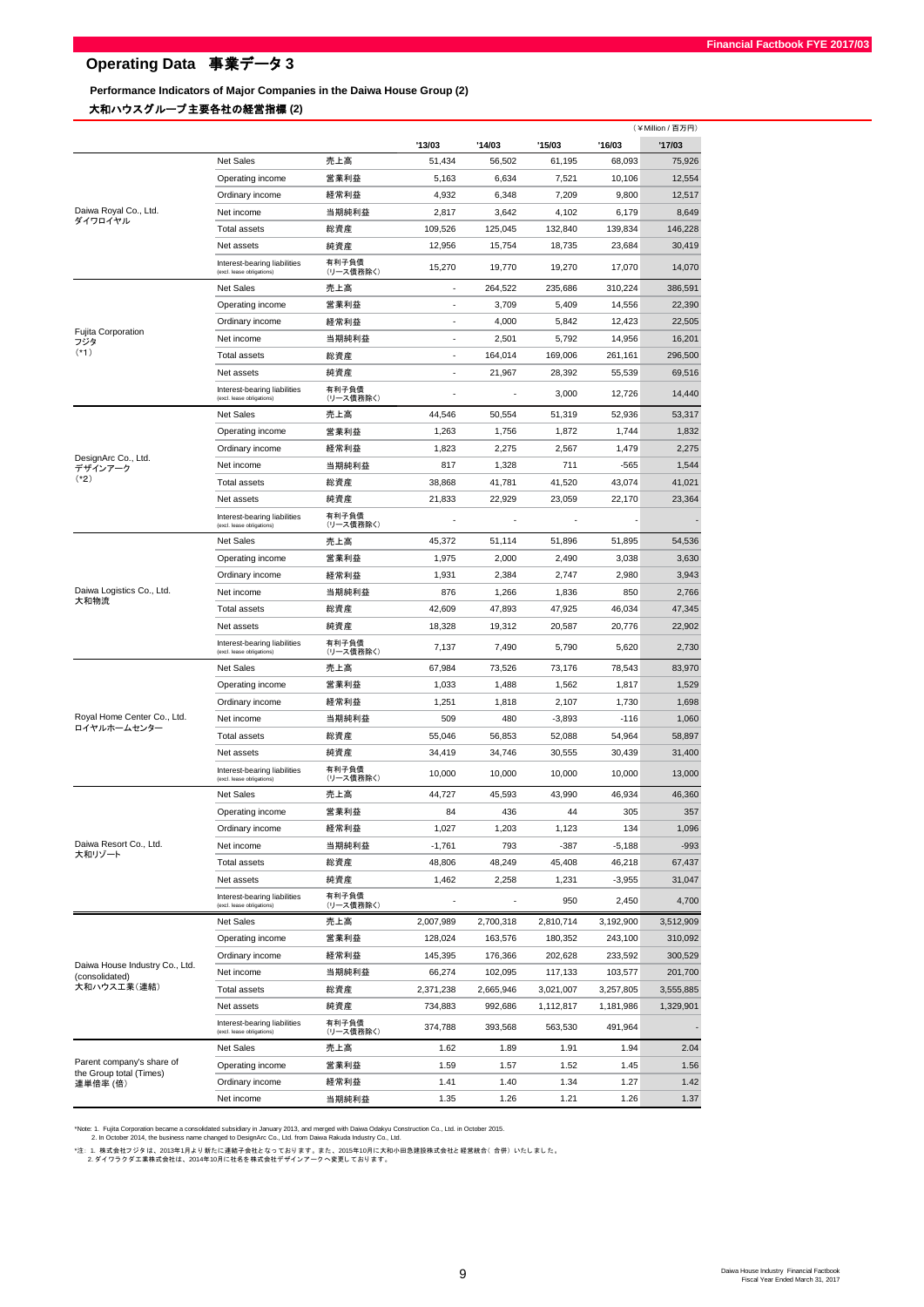## Capital Investments (Consolidated) 設備投資額(連結)

|                                                      |        |         |         |         |         |          |         | (¥Million/百万円)        |
|------------------------------------------------------|--------|---------|---------|---------|---------|----------|---------|-----------------------|
|                                                      |        | '12/03  | '13/03  | '14/03  | '15/03  | '16/03   | '17/03  | '18/03<br>Forecast 計画 |
| Single-Family Houses                                 | 戸建住宅   | 3.353   | 4,312   | 6,370   | 5,030   | 6,216    | 8,509   | 3,500                 |
| Rental Housing                                       | 賃貸住宅   | 20,296  | 10.479  | 13.450  | 33.258  | 19,910   | 37,554  | 34,000                |
| Condominiums                                         | マンション  | 3,720   | 4,321   | 5,365   | 4,572   | 3,330    | 6,184   | 4,500                 |
| <b>Existing Home Business</b>                        | 住宅ストック | 548     | 828     | 403     | 194     | 70       | 146     | 100                   |
| <b>Commercial Facilities</b>                         | 商業施設   | 25.899  | 22.465  | 44,043  | 46.873  | 31.647   | 61.701  | 52,000                |
| Logistics, Business &<br><b>Corporate Facilities</b> | 事業施設   | 29.199  | 45.612  | 113.188 | 121.763 | 100.246  | 164.137 | 145,000               |
| Other Businesses                                     | その他    | 20.098  | 33.222  | 34,155  | 42.126  | 28.307   | 62.985  | 58,000                |
| Adjustment                                           | 調整額    | 489     | 141     | 381     | 21.171  | (1, 416) | 437     | (2,100)               |
| Total                                                | 合計     | 103.604 | 121,383 | 217,358 | 274,990 | 188,312  | 341,656 | 295,000               |

## Depreciation (Consolidated) 減価償却費(連結)

|                                                      |        |        |        |        |        |        |        | (¥Million / 百万円)             |
|------------------------------------------------------|--------|--------|--------|--------|--------|--------|--------|------------------------------|
|                                                      |        | '12/03 | '13/03 | '14/03 | '15/03 | '16/03 | '17/03 | '18/03<br>Forecast <b>計画</b> |
| Single-Family Houses                                 | 戸建住宅   | 2,216  | 2.495  | 3,026  | 3,529  | 3,572  | 3,860  | 4,300                        |
| Rental Housing                                       | 賃貸住宅   | 6.197  | 6.509  | 6,701  | 7.042  | 7,816  | 8,636  | 9,600                        |
| Condominiums                                         | マンション  | 1,201  | 1.331  | 1,842  | 2,023  | 1.789  | 2,112  | 2,300                        |
| <b>Existing Home Business</b>                        | 住宅ストック | 380    | 459    | 149    | 174    | 155    | 135    | 100                          |
| <b>Commercial Facilities</b>                         | 商業施設   | 12,362 | 13,263 | 14,200 | 15,168 | 16,407 | 17,469 | 19,000                       |
| Logistics, Business &<br><b>Corporate Facilities</b> | 事業施設   | 4,616  | 5,487  | 6,357  | 7,963  | 8,333  | 9,348  | 11,000                       |
| Other Businesses                                     | その他    | 16.208 | 15.534 | 15.516 | 16.510 | 17.261 | 16.985 | 18.000                       |
| Adjustment                                           | 調整額    | 607    | 755    | 738    | 870    | 1,180  | 1,049  | 1,000                        |
| Total                                                | 合計     | 43.790 | 45.836 | 48,533 | 53,283 | 56,515 | 59,597 | 65,300                       |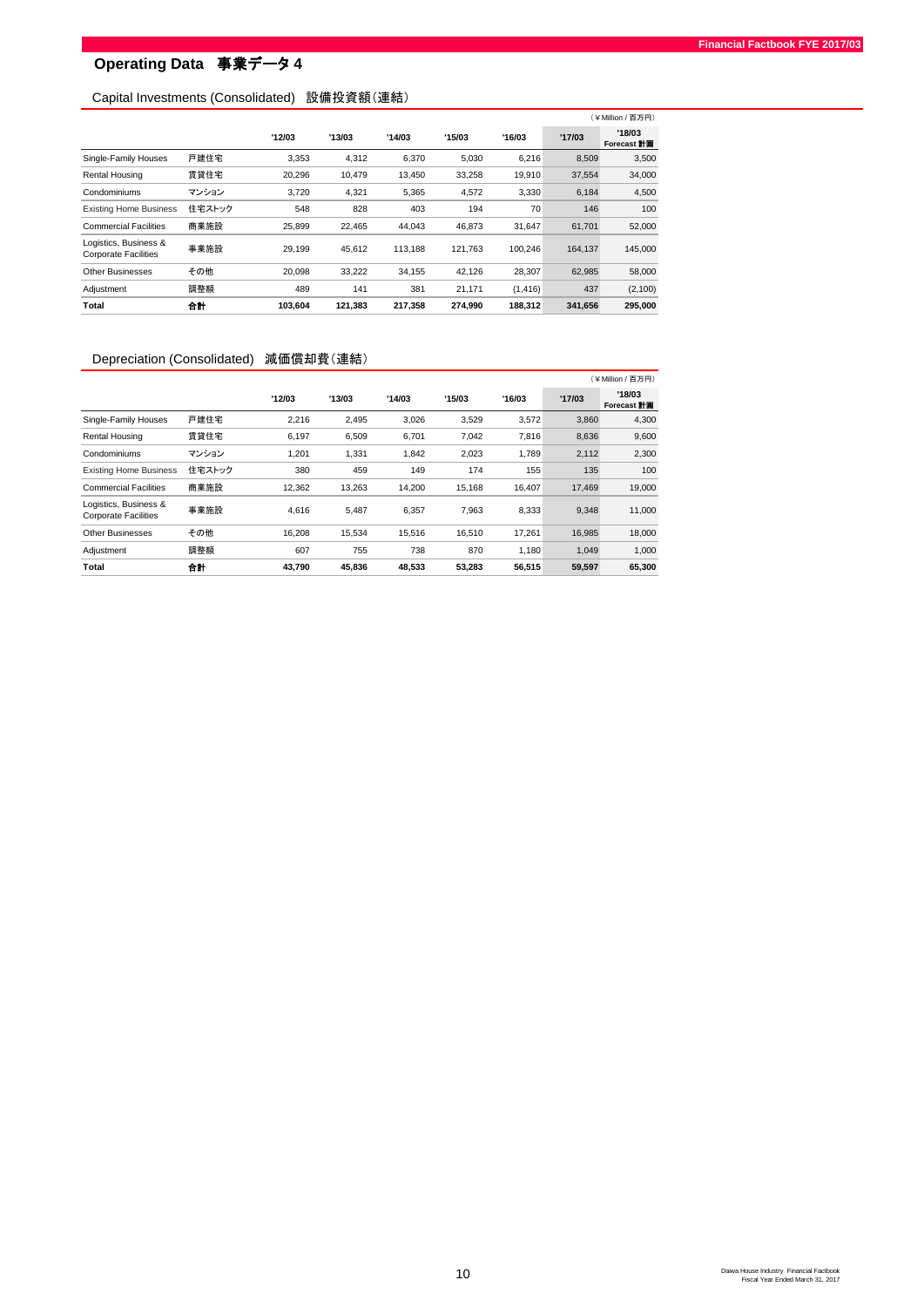# Single-Family Houses Business 戸建住宅事業

|                                           |        |             | '09/03 | '10/03 | '11/03 | '12/03 | '13/03 | '14/03 | '15/03 | '16/03 | '17/03 |
|-------------------------------------------|--------|-------------|--------|--------|--------|--------|--------|--------|--------|--------|--------|
| Sales of Single-family houses             | 住宅販売戸数 | (Units / 戸) | 10.315 | 9,917  | 9.503  | 9,999  | 9,881  | 10.521 | 9.894  | 9,332  | 9,286  |
| Custom-built houses                       | 戸建住宅   |             | 8.586  | 8,609  | 8.133  | 8,323  | 7.965  | 8,088  | 7.280  | 6,999  | 7,106  |
| Houses in housing development<br>projects | 分譲住宅   |             | 1.729  | .308   | 1.370  | 1.676  | .916   | 2.433  | 2.614  | 2,333  | 2,180  |

|                                                                               |                                | '09/03 | '10/03 | '11/03 | '12/03 | '13/03 | '14/03 | '15/03 | '16/03 | '17/03 |
|-------------------------------------------------------------------------------|--------------------------------|--------|--------|--------|--------|--------|--------|--------|--------|--------|
| Number of model house exhibitions                                             | 住宅展示場数                         | 248    | 225    | 225    | 228    | 228    | 240    | 239    | 246    | 240    |
| Number of family groups visiting                                              | 住宅展示場来場者数(組)                   | 96.616 | 85.792 | 80.654 | 76.917 | 79.154 | 71.164 | 69.242 | 64.642 | 67.602 |
| Average number of family group<br>visits per single model house<br>exhibition | 1展示場当たり住宅展示場<br>来場者数(組)        | 390    | 381    | 358    | 337    | 347    | 297    | 290    | 263    | 282    |
| Number of MACHINAKA-xevo                                                      | まちなかジーヴォ展示場数                   |        |        |        |        |        |        |        |        |        |
| Display homes completed                                                       | 完成済                            | 82     | 40     | 26     | 112    | 186    | 153    | 160    | 143    | 126    |
| Works in process                                                              | 仕掛中                            | 6      | 5      | 15     | 23     | 44     | 74     | 54     | 49     | 55     |
| Average sales per unit                                                        | 一戸当たりの平均売上金額 (¥Million / 百万円)  |        |        |        |        |        |        |        |        |        |
| Custom-built houses                                                           | 戸建住宅                           | 29.6   | 28.2   | 28.8   | 29.7   | 30.1   | 31.1   | 32.7   | 33.7   | 34.3   |
| Steel-frame                                                                   | 鉄骨                             | 29.7   | 28.2   | 28.8   | 29.7   | 30.1   | 31.3   | 32.9   | 33.6   | 34.4   |
| Wood-frame                                                                    | 木造                             | 28.8   | 27.6   | 27.3   | 27.3   | 27.9   | 27.3   | 30.6   | 35.3   | 32.5   |
| Housing development                                                           | 分譲住宅                           | 24.1   | 24.6   | 24.0   | 24.0   | 23.8   | 23.5   | 24.0   | 24.5   | 25.3   |
| Steel-frame                                                                   | 鉄骨                             | 24.4   | 24.6   | 24.1   | 24.1   | 23.8   | 23.4   | 24.0   | 24.5   | 25.6   |
| Wood-frame                                                                    | 木造                             | 22.3   | 24.4   | 23.0   | 23.2   | 24.3   | 24.9   | 23.5   | 24.2   | 22.7   |
| Average area per unit                                                         | 一戸当たりの平均売上面積 (m <sup>2</sup> ) |        |        |        |        |        |        |        |        |        |
| Custom-built houses                                                           | 戸建住宅                           | 135.9  | 133.2  | 133.1  | 132.8  | 131.9  | 132.0  | 132.9  | 131.9  | 132.7  |
| Steel-frame                                                                   | 鉄骨                             | 136.0  | 133.3  | 133.3  | 133.1  | 132.1  | 132.5  | 133.2  | 131.7  | 132.9  |
| Wood-frame                                                                    | 木造                             | 134.6  | 132.1  | 129.6  | 127.4  | 127.4  | 124.9  | 127.9  | 136.2  | 129.6  |
| Housing development                                                           | 分譲住宅                           | 121.7  | 122.2  | 119.6  | 118.1  | 117.1  | 112.6  | 108.9  | 110.4  | 103.3  |
| Steel-frame                                                                   | 鉄骨                             | 121.6  | 122.1  | 119.6  | 118.1  | 116.9  | 112.1  | 108.8  | 110.2  | 104.4  |
| Wood-frame                                                                    | 木造                             | 122.3  | 123.4  | 119.4  | 118.9  | 120.0  | 119.1  | 109.9  | 113.2  | 93.6   |
| Percentage of reconstruction                                                  | 建替比率 (建替+住替)                   | 26%    | 27%    | 28%    | 29%    | 27%    | 31%    | 27%    | 25%    | 24%    |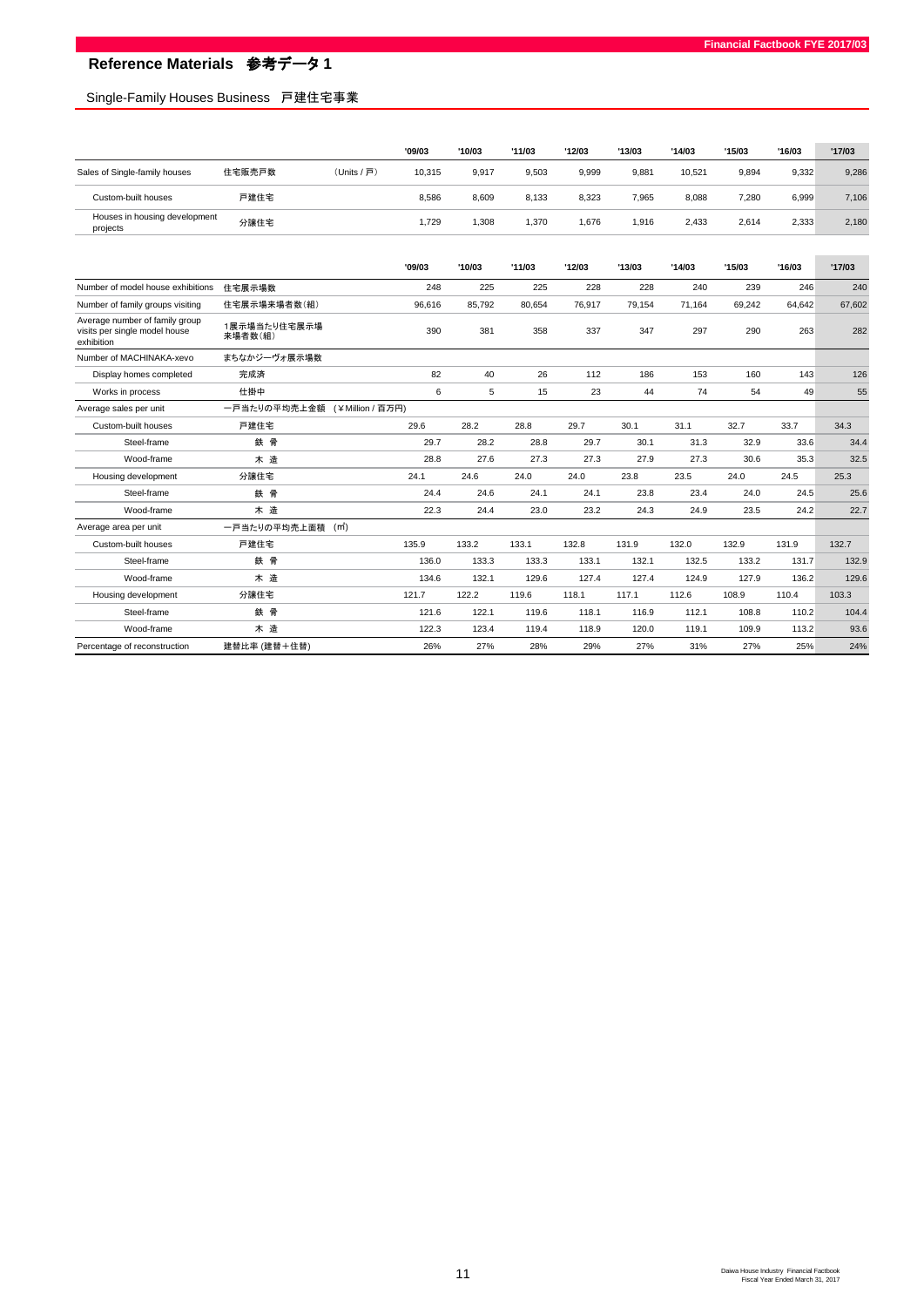## Rental Housing Business 賃貸住宅事業

|                                    |              |                  | '09/03 | '10/03 | '11/03 | '12/03 | '13/03 | '14/03 | '15/03 | '16/03 | '17/03 |
|------------------------------------|--------------|------------------|--------|--------|--------|--------|--------|--------|--------|--------|--------|
| Sales of Rental housing            | 賃貸住宅販売戸数     | (Units / 戸)      | 29,413 | 26,538 | 25,224 | 27,115 | 30,514 | 32,424 | 36,757 | 38,903 | 43,428 |
|                                    |              |                  |        |        |        |        |        |        |        |        |        |
|                                    |              |                  | '09/03 | '10/03 | '11/03 | '12/03 | '13/03 | '14/03 | '15/03 | '16/03 | '17/03 |
| Average sales per unit             | 一戸当たりの平均売上金額 | (¥Million / 百万円) |        |        |        |        |        |        |        |        |        |
| Rental housing                     | 賃貸住宅         |                  | 9.7    | 9.7    | 10.9   | 11.3   | 10.7   | 11.2   | 11.4   | 11.6   | 11.4   |
| Steel-frame (low-rise)             | 低層           |                  | 9.4    | 9.4    | 9.9    | 10.1   | 10.3   | 10.9   | 11.1   | 11.3   | 11.1   |
| Steel-frame<br>(high and mid-rise) | 中高層          |                  | 11.6   | 11.8   | 14.6   | 12.2   | 14.0   | 14.4   | 14.9   | 15.2   | 16.6   |
| Average area per unit              | 一戸当たりの平均売上面積 | (m.)             |        |        |        |        |        |        |        |        |        |
| Rental housing                     | 賃貸住宅         |                  | 53.2   | 52.0   | 54.8   | 57.1   | 53.2   | 55.8   | 53.1   | 52.3   | 50.5   |
| Steel-frame (low-rise)             | 低層           |                  | 49.4   | 50.8   | 54.0   | 56.9   | 52.3   | 54.5   | 52.8   | 52.1   | 50.1   |
| Steel-frame<br>(high and mid-rise) | 中高層          |                  | 82.3   | 65.1   | 60.9   | 57.8   | 61.7   | 68.7   | 57.8   | 54.2   | 56.7   |

# Number of rental housing units managed and occupancy rates

| 賃貸住宅管理戸数の推移                             |                                                    |              | '11/03  | '12/03  | '13/03  | '14/03  | '15/03  | '16/03  | '17/03  |
|-----------------------------------------|----------------------------------------------------|--------------|---------|---------|---------|---------|---------|---------|---------|
| Daiwa Living Co., Ltd.                  | Rental housing units managed                       | 賃貸住宅管理戸数     | 268.046 | 292.478 | 331.676 | 376.760 | 418.382 | 452.401 | 490.145 |
| 大和リビング                                  | Occupancy rates                                    | 入居率          | 96.7%   | 97.5%   | 97.7%   | 97.2%   | 97.6%   | 97.5%   | 97.2%   |
| Nihon Jyutaku Ryutu Co., Ltd.<br>日本住宅流通 | Rental housing units managed                       | 賃貸住宅管理戸数     | 13.596  | 14.108  | 14.392  | 15.018  | 17.133  | 18.941  | 20.063  |
|                                         | Occupancy rates                                    | 入居率          | 94.8%   | 95.8%   | 95.2%   | 95.8%   | 94.9%   | 95.3%   | 95.1%   |
|                                         | Rental housing units managed                       | 賃貸住宅管理戸数     | 281.642 | 306.586 | 346.068 | 391.778 | 435.515 | 471.342 | 510.208 |
| Total<br>合計                             | Lump-sum contracted units<br>(occupancy quarantee) | 一括借上(入居保証)戸数 | 237.934 | 265.219 | 305.808 | 352.341 | 397.282 | 433.628 | 471.845 |
|                                         | Occupancy rates                                    | 入居率          | 96.6%   | 97.4%   | 97.6%   | 97.2%   | 97.5%   | 97.4%   | 97.1%   |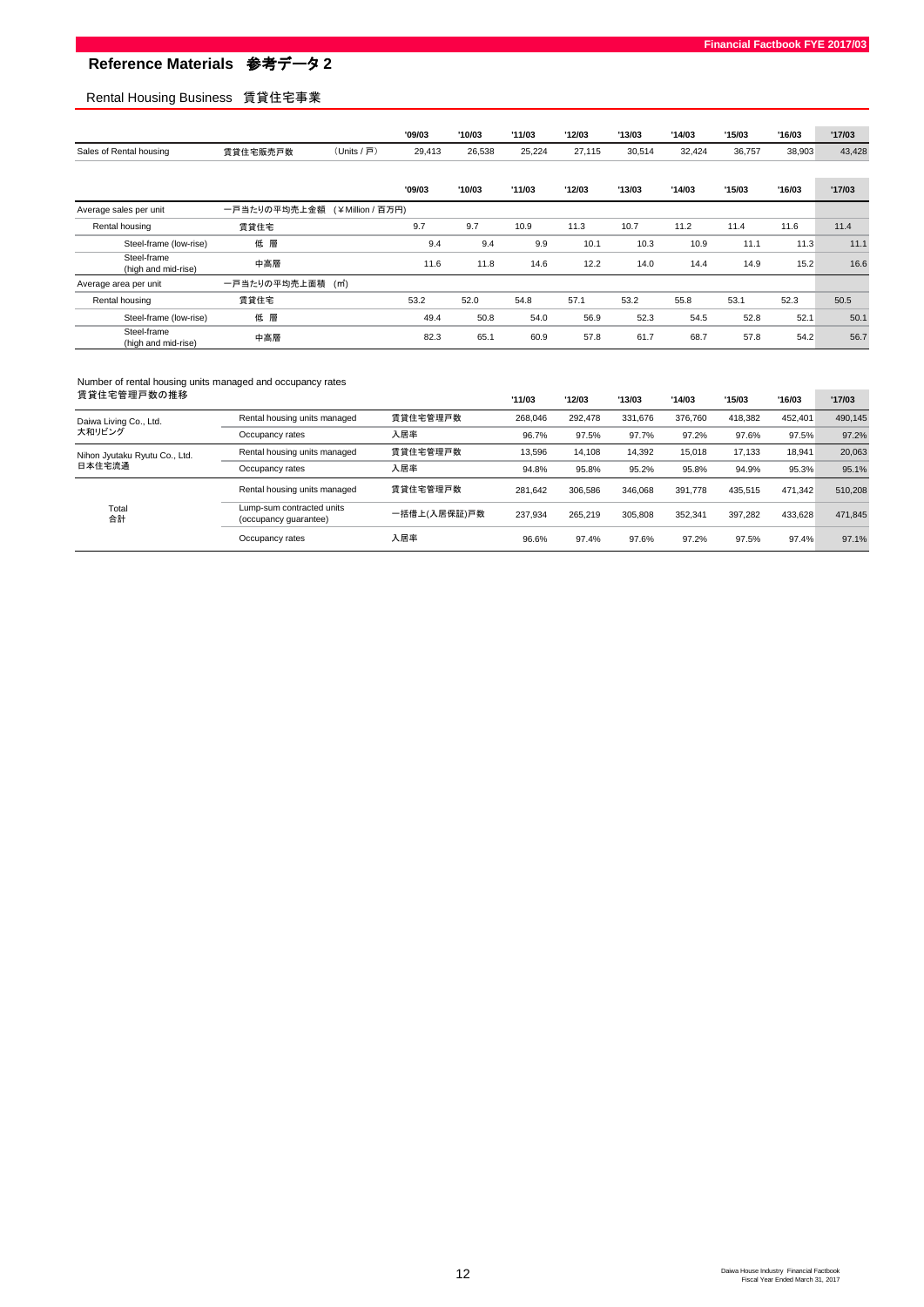Condominiums Business マンション事業

Sales (Non-Consolidated)

| 売上高の状況(個別)           | (m, ¥ Million / 百万円)         |        | '12/03  | '13/03                   | '14/03   | '15/03                   | '16/03  | '17/03  |
|----------------------|------------------------------|--------|---------|--------------------------|----------|--------------------------|---------|---------|
|                      | Units                        | 戸数     | 73      | 205                      | 255      | 137                      | 285     | 131     |
|                      | Sales amount                 | 売上金額   | 2,041   | 5,997                    | 7,250    | 4,453                    | 10,810  | 5,532   |
| Hokkaido<br>北海道      | Average sales per unit       | 平均売上金額 | 28.0    | 29.3                     | 28.4     | 32.6                     | 37.9    | 42.3    |
|                      | Floor space                  | 専有面積   | 6,727   | 16,866                   | 21,227   | 11,969                   | 22,774  | 11,249  |
|                      | Average floor space per unit | 平均専有面積 | 92.2    | 82.4                     | 83.2     | 87.6                     | 79.9    | 86.0    |
|                      | Units                        | 戸数     | 162     | 151                      | 193      | 117                      | 64      | 16      |
|                      | Sales amount                 | 売上金額   | 3,946   | 4,556                    | 6,138    | 4,278                    | 2,306   | 554     |
| Tohoku<br>東北         | Average sales per unit       | 平均売上金額 | 24.4    | 30.2                     | 31.8     | 36.6                     | 36.0    | 34.6    |
|                      | Floor space                  | 専有面積   | 12,132  | 12,077                   | 15,518   | 9,369                    | 5,047   | 1,533   |
|                      | Average floor space per unit | 平均専有面積 | 74.9    | 80.0                     | 80.4     | 80.1                     | 78.9    | 95.8    |
|                      | Units                        | 戸数     | 823     | 870                      | 1,121    | 764                      | 1,118   | 949     |
|                      | Sales amount                 | 売上金額   | 32,915  | 36,498                   | 57,110   | 30,461                   | 57,576  | 49,174  |
| Kanto<br>関東          | Average sales per unit       | 平均売上金額 | 40.0    | 41.9                     | 51.0     | 39.9                     | 51.5    | 51.8    |
|                      | Floor space                  | 専有面積   | 61,443  | 58,540                   | 78,429   | 54,109                   | 81,593  | 70,561  |
|                      | Average floor space per unit | 平均専有面積 | 74.7    | 67.3                     | 70.0     | 70.8                     | 73.0    | 74.4    |
|                      | Units                        | 戸数     | 315     | 474                      | 399      | 460                      | 347     | 425     |
|                      | Sales amount                 | 売上金額   | 12,356  | 15,391                   | 13,986   | 16,768                   | 15,105  | 17,613  |
|                      | Average sales per unit       | 平均売上金額 | 39.2    | 32.5                     | 35.0     | 36.5                     | 43.5    | 41.4    |
| Chubu<br>中部<br>Kinki | Floor space                  | 専有面積   | 26,708  | 41,285                   | 32,373   | 37,210                   | 28,440  | 34,066  |
|                      | Average floor space per unit | 平均専有面積 | 84.8    | 87.1                     | 81.1     | 80.9                     | 82.0    | 80.2    |
|                      | Units                        | 戸数     | 498     | 694                      | 531      | 511                      | 465     | 506     |
|                      | Sales amount                 | 売上金額   | 17,056  | 21,460                   | 21,969   | 21,523                   | 20,144  | 27,191  |
| 近畿                   | Average sales per unit       | 平均売上金額 | 34.2    | 30.9                     | 41.4     | 42.2                     | 43.3    | 53.7    |
|                      | Floor space                  | 専有面積   | 37,622  | 49,123                   | 39,118   | 36,994                   | 34,904  | 38,819  |
|                      | Average floor space per unit | 平均専有面積 | 75.6    | 70.7                     | 73.7     | 72.5                     | 75.1    | 76.7    |
|                      | Units                        | 戸数     | 78      | $\equiv$                 |          |                          | 30      | $\bf8$  |
|                      | Sales amount                 | 売上金額   | 1,710   | $\overline{\phantom{0}}$ | $\equiv$ | $\equiv$                 | 1,816   | 582     |
| Chushikoku<br>中四国    | Average sales per unit       | 平均売上金額 | 21.9    |                          |          |                          | 60.5    | 72.8    |
|                      | Floor space                  | 専有面積   | 5,838   | $\equiv$                 | $\equiv$ |                          | 2,552   | 805     |
|                      | Average floor space per unit | 平均専有面積 | 74.8    | $\equiv$                 | $=$      | $\overline{\phantom{0}}$ | 85.1    | 100.6   |
|                      | Units                        | 戸数     | 423     | 414                      | 574      | 447                      | 663     | 176     |
|                      | Sales amount                 | 売上金額   | 14,934  | 12,122                   | 19,766   | 14,653                   | 23,413  | 6,370   |
| Kyushu<br>九州         | Average sales per unit       | 平均売上金額 | 35.3    | 29.3                     | 34.4     | 32.8                     | 35.3    | 36.1    |
|                      | Floor space                  | 専有面積   | 36,705  | 34,051                   | 45,126   | 35,283                   | 52,784  | 12,689  |
|                      | Average floor space per unit | 平均専有面積 | 86.8    | 82.3                     | 78.6     | 79.0                     | 79.6    | 72.0    |
|                      | Units                        | 戸数     | 2,372   | 2,808                    | 3,073    | 2,436                    | 2,972   | 2,211   |
|                      | Sales amount                 | 売上金額   | 84,983  | 96,476                   | 126,346  | 92,263                   | 131,320 | 107,108 |
| Total<br>合計          | Average sales per unit       | 平均売上金額 | 35.8    | 34.4                     | 41.1     | 37.9                     | 44.2    | 48.4    |
|                      | Floor space                  | 専有面積   | 187,175 | 211,945                  | 231,794  | 184,936                  | 228,098 | 169,725 |
|                      | Average floor space per unit | 平均専有面積 | 78.9    | 75.5                     | 75.4     | 75.9                     | 76.7    | 76.8    |

#### Number of condominium units managed

| нчиться от солдоння мин анко-ткандара |                                                  |                                                                                                                                                                                                                                                                                                                                                                                      |        |        |        |        |         |         |
|---------------------------------------|--------------------------------------------------|--------------------------------------------------------------------------------------------------------------------------------------------------------------------------------------------------------------------------------------------------------------------------------------------------------------------------------------------------------------------------------------|--------|--------|--------|--------|---------|---------|
| 分譲型マンション管理戸数                          |                                                  |                                                                                                                                                                                                                                                                                                                                                                                      | '12/03 | '13/03 | '14/03 | '15/03 | '16/03  | '17/03  |
| Daiwa LifeNext Co., Ltd. -New         | Number of managed units                          | 管理戸数                                                                                                                                                                                                                                                                                                                                                                                 |        |        |        |        | 249,017 | 256,347 |
| 大和ライフネクスト(新)                          | Number of managed buildings<br>entrusted by HOAs | 管理組合からの<br>受託棟数                                                                                                                                                                                                                                                                                                                                                                      |        |        |        |        | 4,047   | 4,153   |
| Daiwa Service Co., Ltd.               | Number of managed units                          | 84,819<br>87,520<br>管理戸数<br>76,748<br>79,147<br>管理組合からの<br>1,282<br>1,253<br>1,337<br>1,404<br>受託棟数<br>管理戸数<br>152,729<br>137,816<br>141,535<br>147,487<br>管理組合からの<br>2,281<br>2,363<br>2,510<br>2,439<br>受託棟数<br>管理戸数<br>74,320<br>77,024<br>80,239<br>68,893<br>管理組合からの<br>1,578<br>1,695<br>1,758<br>1,843<br>受託棟数<br>管理戸数<br>283,457<br>295,002<br>309,330<br>320,488<br>管理組合からの |        |        |        |        |         |         |
| ダイワサービス                               | Number of managed buildings<br>entrusted by HOAs |                                                                                                                                                                                                                                                                                                                                                                                      |        |        |        |        |         |         |
| Daiwa LifeNext Co., Ltd. - Former     | Number of managed units                          |                                                                                                                                                                                                                                                                                                                                                                                      |        |        |        |        |         |         |
| 大和ライフネクスト(旧)                          | Number of managed buildings<br>entrusted by HOAs |                                                                                                                                                                                                                                                                                                                                                                                      |        |        |        |        |         |         |
| Global Community Co., Ltd.            | Number of managed units                          |                                                                                                                                                                                                                                                                                                                                                                                      |        |        |        |        | 83,282  | 85,358  |
| グローバルコミュニティ                           | Number of managed buildings<br>entrusted by HOAs |                                                                                                                                                                                                                                                                                                                                                                                      |        |        |        |        | 1,882   | 2,018   |
| Total                                 | Number of managed units                          |                                                                                                                                                                                                                                                                                                                                                                                      |        |        |        |        | 332,299 | 341,705 |
| 合計                                    | Number of managed buildings<br>entrusted by HOAs | 受託棟数                                                                                                                                                                                                                                                                                                                                                                                 | 5,112  | 5,340  | 5,534  | 5,757  | 5,929   | 6,171   |

Note : 1. In April 2015, Daiwa Service Co., Ltd. merged with Daiwa LifeNext Co., Ltd., and the business name changed to Daiwa LifeNext Co., Ltd.<br>注. Citbal Community became a consolidated subsidiary on March 31, 2012.<br>注: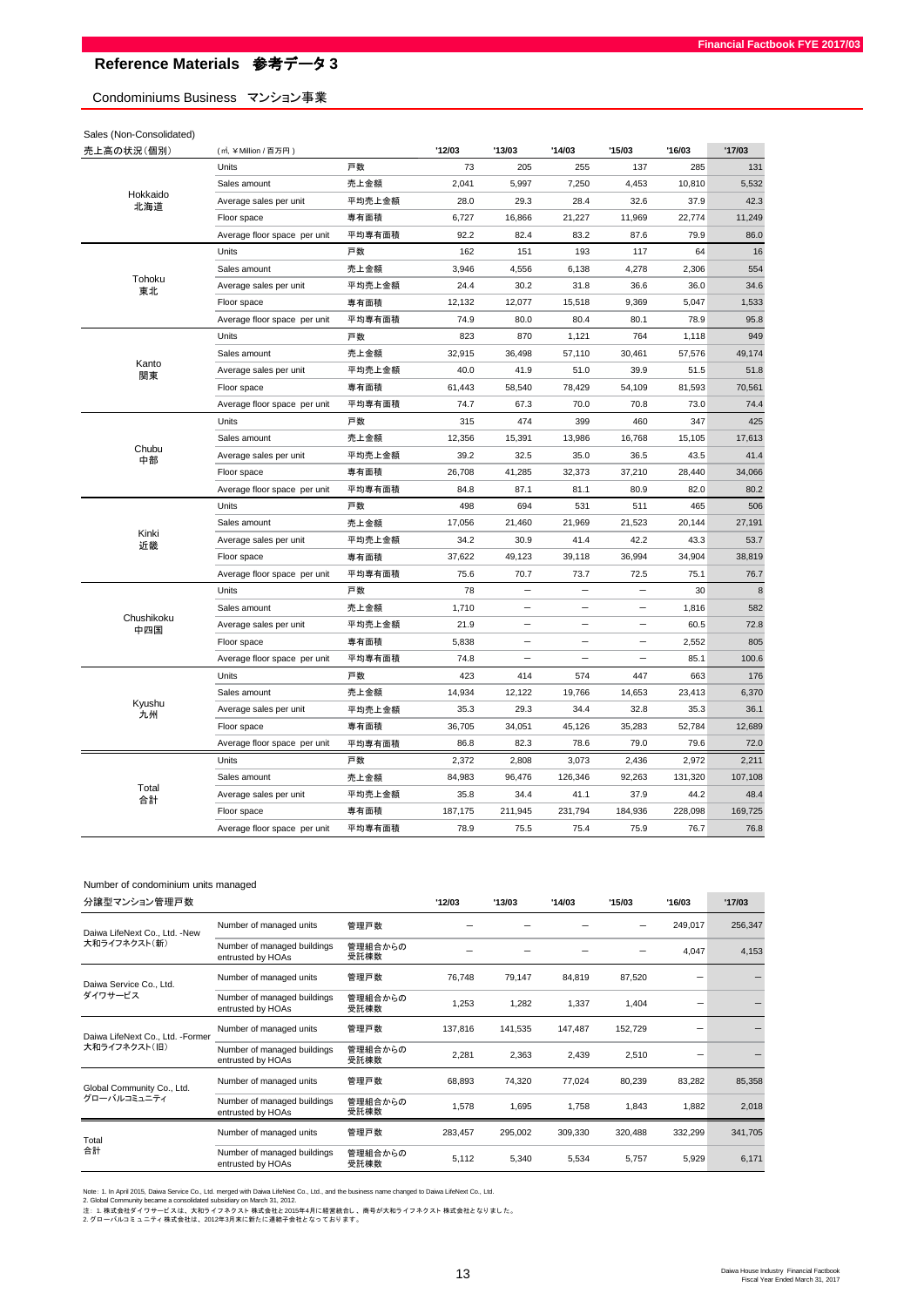**Financial Factbook FYE 2017/03**

Existing Home Business 住宅ストック事業

|                         |            | '16/03 | '17/03 |  |
|-------------------------|------------|--------|--------|--|
| Number of reform salons | リフォームサロン件数 | 5      |        |  |

### Commercial Facilities Business 商業施設事業

| Sublease areas of commercial facilites                      |                                                                                                                                                                                                                                                                                                                                                                                                                                                                                                                                                                                                                                                                                                                                                                                                                |           |           |           |           |           |           |           |
|-------------------------------------------------------------|----------------------------------------------------------------------------------------------------------------------------------------------------------------------------------------------------------------------------------------------------------------------------------------------------------------------------------------------------------------------------------------------------------------------------------------------------------------------------------------------------------------------------------------------------------------------------------------------------------------------------------------------------------------------------------------------------------------------------------------------------------------------------------------------------------------|-----------|-----------|-----------|-----------|-----------|-----------|-----------|
| 転貸建物面積の推移                                                   |                                                                                                                                                                                                                                                                                                                                                                                                                                                                                                                                                                                                                                                                                                                                                                                                                |           | '12/03    | '13/03    | '14/03    | '15/03    | '16/03    | '17/03    |
|                                                             |                                                                                                                                                                                                                                                                                                                                                                                                                                                                                                                                                                                                                                                                                                                                                                                                                |           | 1,638,147 | 1,703,213 | 1,735,717 | 1,791,414 | 1,812,807 | 1,857,193 |
| Daiwa Lease Co., Ltd.                                       | Leasing floor space<br>occupied(m <sup>2</sup> )                                                                                                                                                                                                                                                                                                                                                                                                                                                                                                                                                                                                                                                                                                                                                               | 入居賃貸面積(㎡) | 1,611,058 | 1,686,105 | 1,722,074 | 1,774,437 | 1,794,208 | 1,835,597 |
| 大和リース                                                       | Tenants                                                                                                                                                                                                                                                                                                                                                                                                                                                                                                                                                                                                                                                                                                                                                                                                        | テナント数     | 2,621     | 2,713     | 2,830     | 2,880     | 2,981     | 3,104     |
|                                                             | Total leasing floor space(m2) 貸付可能面積(m2)<br>入居率*<br>Occupancy rates*<br>Total leasing floor space(m2) 貸付可能面積(m2)<br>Leasing floor space<br>入居賃貸面積(m゚)<br>occupied(m <sup>2</sup> )<br>テナント数<br>Tenants<br>入居率*<br>Occupancy rates*<br>Total leasing floor space(m2) 貸付可能面積(m2)<br>Leasing floor space<br>入居賃貸面積(㎡)<br>occupied(m <sup>2</sup> )<br>テナント数<br>Tenants<br>入居率*<br>Occupancy rates*<br>Total leasing floor space(m <sup>2</sup> ) 貸付可能面積(m <sup>2</sup> )<br>Leasing floor space<br>入居賃貸面積(m <sup>2</sup> )<br>occupied(m <sup>2</sup> )<br>テナント数<br>Tenants<br>入居率*<br>Occupancy rates*<br>Management of owned commercial facilities<br>Total leasing floor space(m2) 貸付可能面積(m2)<br>Leasing floor space<br>入居賃貸面積(㎡)<br>occupied(m <sup>2</sup> )<br>テナント数<br>Tenants<br>入居率*<br>Occupancy rates* | 98.3%     | 99.0%     | 99.2%     | 99.1%     | 99.0%     | 98.8%     |           |
|                                                             |                                                                                                                                                                                                                                                                                                                                                                                                                                                                                                                                                                                                                                                                                                                                                                                                                |           | 1.291.142 | 1.330.313 | 1.460.668 | 1,584,088 | 1,747,872 | 1,900,896 |
| Daiwa Information Service Co., Ltd.                         |                                                                                                                                                                                                                                                                                                                                                                                                                                                                                                                                                                                                                                                                                                                                                                                                                |           | 1,283,205 | 1,323,568 | 1,454,766 | 1,576,780 | 1,740,654 | 1,894,110 |
|                                                             |                                                                                                                                                                                                                                                                                                                                                                                                                                                                                                                                                                                                                                                                                                                                                                                                                |           | 2.221     | 2,359     | 2,634     | 2,850     | 3,115     | 3,387     |
|                                                             |                                                                                                                                                                                                                                                                                                                                                                                                                                                                                                                                                                                                                                                                                                                                                                                                                |           | 99.4%     | 99.5%     | 99.6%     | 99.5%     | 99.6%     | 99.6%     |
| 大和情報サービス<br>Daiwa Royal Co., Ltd.<br>ダイワロイヤル<br>Total<br>合計 |                                                                                                                                                                                                                                                                                                                                                                                                                                                                                                                                                                                                                                                                                                                                                                                                                |           | 1,146,331 | 1,223,749 | 1,337,464 | 1,459,862 | 1,581,442 | 1,681,892 |
|                                                             |                                                                                                                                                                                                                                                                                                                                                                                                                                                                                                                                                                                                                                                                                                                                                                                                                |           | 1.126.694 | 1.216.103 | 1.329.841 | 1,446,087 | 1,568,503 | 1,666,314 |
|                                                             |                                                                                                                                                                                                                                                                                                                                                                                                                                                                                                                                                                                                                                                                                                                                                                                                                |           | 2,021     | 2,162     | 2,354     | 2,531     | 2,714     | 2,828     |
|                                                             |                                                                                                                                                                                                                                                                                                                                                                                                                                                                                                                                                                                                                                                                                                                                                                                                                |           | 98.3%     | 99.4%     | 99.4%     | 99.1%     | 99.2%     | 99.1%     |
|                                                             |                                                                                                                                                                                                                                                                                                                                                                                                                                                                                                                                                                                                                                                                                                                                                                                                                |           | 4,075,620 | 4,257,275 | 4,533,849 | 4,835,365 | 5,142,121 | 5,439,981 |
|                                                             |                                                                                                                                                                                                                                                                                                                                                                                                                                                                                                                                                                                                                                                                                                                                                                                                                |           | 4,020,957 | 4,225,776 | 4,506,681 | 4,797,304 | 5,103,365 | 5,396,021 |
|                                                             |                                                                                                                                                                                                                                                                                                                                                                                                                                                                                                                                                                                                                                                                                                                                                                                                                |           | 6,863     | 7,234     | 7,818     | 8,261     | 8,810     | 9,319     |
|                                                             |                                                                                                                                                                                                                                                                                                                                                                                                                                                                                                                                                                                                                                                                                                                                                                                                                |           | 98.7%     | 99.3%     | 99.4%     | 99.2%     | 99.2%     | 99.2%     |
|                                                             |                                                                                                                                                                                                                                                                                                                                                                                                                                                                                                                                                                                                                                                                                                                                                                                                                |           |           |           |           |           |           |           |
| 自社保有商業施設の運営状況                                               |                                                                                                                                                                                                                                                                                                                                                                                                                                                                                                                                                                                                                                                                                                                                                                                                                |           | '12/03    | '13/03    | '14/03    | '15/03    | '16/03    | '17/03    |
|                                                             |                                                                                                                                                                                                                                                                                                                                                                                                                                                                                                                                                                                                                                                                                                                                                                                                                |           | 378,165   | 444,288   | 296,053   | 298,909   | 299,483   | 296,331   |
| Daiwa House Industry Co., Ltd.<br>(non-consolidated)        |                                                                                                                                                                                                                                                                                                                                                                                                                                                                                                                                                                                                                                                                                                                                                                                                                |           | 366,469   | 431,072   | 284,547   | 290,509   | 295,772   | 288,351   |
| 大和ハウス工業(個別)                                                 |                                                                                                                                                                                                                                                                                                                                                                                                                                                                                                                                                                                                                                                                                                                                                                                                                |           | 730       | 702       | 706       | 728       | 722       | 719       |
|                                                             |                                                                                                                                                                                                                                                                                                                                                                                                                                                                                                                                                                                                                                                                                                                                                                                                                |           | 96.9%     | 97.0%     | 96.1%     | 97.2%     | 98.8%     | 97.3%     |

\*Note: Leasing floor space occupied/Total leasing floor space

\*注: 入居面積/貸付可能面積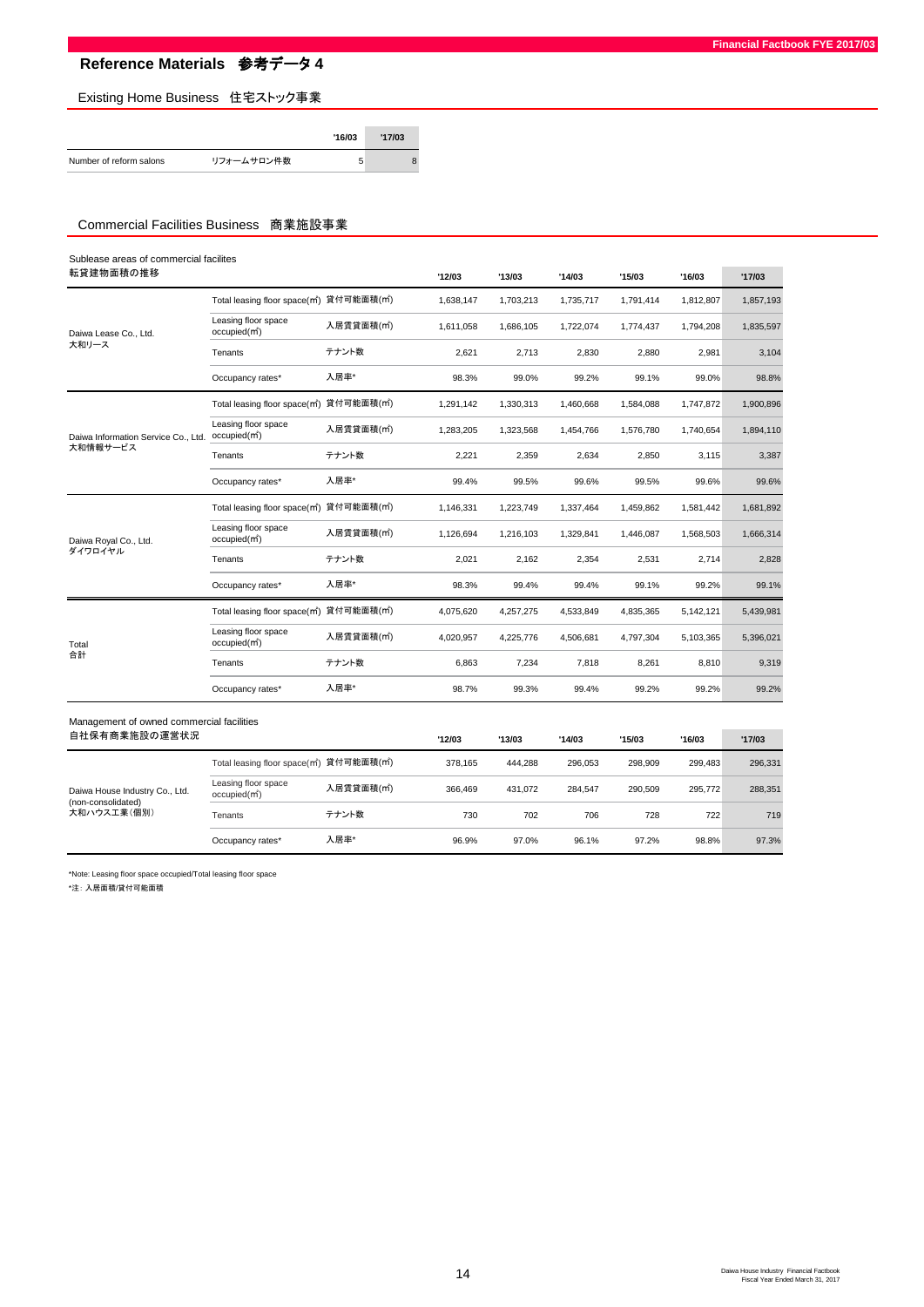## Logistics, Business & Corporate Facilities Business 事業施設事業

| Logistics facility development lot area | (Thousand m <sup>2</sup> / 千m <sup>2</sup> ) |        |
|-----------------------------------------|----------------------------------------------|--------|
| 物流施設の開発敷地面積                             |                                              | '17/03 |
| Hokkaido                                | 北海道                                          | 313    |
| Tohoku                                  | 東北                                           | 446    |
| Kanto                                   | 関東                                           | 4.173  |
| Hokusinetu · Chubu                      | 北信越・中部                                       | 864    |
| Kinki                                   | 近畿                                           | 488    |
| Chugoku · Shikoku                       | 中国・四国                                        | 326    |
| Kyushu                                  | 九州                                           | 398    |
| Total                                   | 合計                                           | 7.011  |

(Thousand ㎡ / 千㎡ ) Composition of development (accumulated)

| 開発構成(累計)      |                                |      | '17/03 |
|---------------|--------------------------------|------|--------|
| BTS-type      | Number of logistics facilities | 物件数  | 149    |
| BTS型          | Floor areas                    | 延床面精 | 3.500  |
| Multiple-type | Number of logistics facilities | 物件数  | 18     |
| マルチ型          | Floor areas                    | 延床面精 | 1.350  |
| Total         | Number of logistics facilities | 物件数  | 167    |
| 合計            | Floor areas                    | 延床面積 | 4.850  |

Note:Floor areas have accumulated since FY2003 in BTS-type logistics,and since FY2013 in Multiple-type logistics.

注::BTSは2003年度、マルチは2013年度からの累積です。

#### Other Businesses その他事業

| Health & Leisure                  |                              |                    |           |           |           |           |                 |           |
|-----------------------------------|------------------------------|--------------------|-----------|-----------|-----------|-----------|-----------------|-----------|
| 健康余暇                              |                              |                    | '12/03    | '13/03    | '14/03    | '15/03    | '16/03          | '17/03    |
|                                   | Number of guests             | 宿泊お客様数(人)          | 3,140,905 | 3.203.659 | 3.335.181 | 3.235.586 | 3,423,267       | 3,293,950 |
| DAIWA ROYAL HOTELS<br>ダイワロイヤルホテルズ | Room occupancy rates         | 客室稼働率              | 52.9%     | 54.9%     | 59.0%     | 58.6%     | 62.5%           | 60.4%     |
|                                   | Number of Daiwa Royal Hotels | ホテル数               | 29        | 29        | 28        | 28        | 28              | 28        |
|                                   | Number of quests             | ゴルフ場ご利用<br>お客様数(人) | 337.744   | 330.426   | 348.157   | 345.772   | 355.278         | 342,488   |
| DAIWA ROYAL GOLF<br>ダイワロイヤルゴルフ    | Number of members            | 期末会員数(人)           | 3,662     | 3.614     | 4.193     | 4.865     | 5.361           | 6,145     |
|                                   | Number of golf courses       | ゴルフ場数              | 10        | 10        | 10        | 10        | 10 <sup>1</sup> | 10        |
| Sports Club NAS                   | Number of members            | 期末会員数(人)           | 112,395   | 131.363   | 150.328   | 165.084   | 175.233         | 179,151   |
| スポーツクラブNAS                        | Number of sports clubs       | スポーツクラブ数           | 52        | 54        | 62        | 65        | 67              | 68        |

(Note) Including Nishiwaki Royal Hotel. / (注) 西脇ロイヤルホテルを含む

# City-Center Hotels

| 都市型ホテル                      |                                    |     | '12/03 | '13/03 | '14/03 | '15/03 | '16/03 | '17/03 |
|-----------------------------|------------------------------------|-----|--------|--------|--------|--------|--------|--------|
| Room occupancy rates        | 客室稼働率                              |     | 76.7%  | 80.4%  | 84.1%  | 87.0%  | 87.4%  | 89.3%  |
| Number of Hotels            | ホテル数                               |     | 33     | 37     | 38     | 39     | 44     | 47     |
| Number of Rooms             | 客室数                                |     | 7,453  | 8,333  | 8,605  | 8,755  | 9,764  | 10,373 |
| Daiwa Roynet Hotels         | Number of Daiwa Roynet Hotels ホテル数 |     | 31     | 35     | 36     | 37     | 42     | 45     |
| ダイワロイネットホテル<br>(ダイワロイヤル)    | Number of Rooms                    | 客室数 | 6.715  | 7,593  | 7,853  | 8.003  | 9.012  | 9,621  |
| Royton Sapporo              | Number of Daiwa Roynet Hotels ホテル数 |     |        |        |        |        |        |        |
| ロイトン札幌<br>(大和ハウス工業)         | Number of Rooms                    | 客室数 | 292    | 292    | 292    | 292    | 292    | 292    |
| <b>OSAKA DAI-ICHI HOTEL</b> | Number of Daiwa Roynet Hotels ホテル数 |     |        |        |        |        |        |        |
| 大阪第一ホテル<br>(大阪マルビル)         | Number of Rooms                    | 客室数 | 446    | 448    | 460    | 460    | 460    | 460    |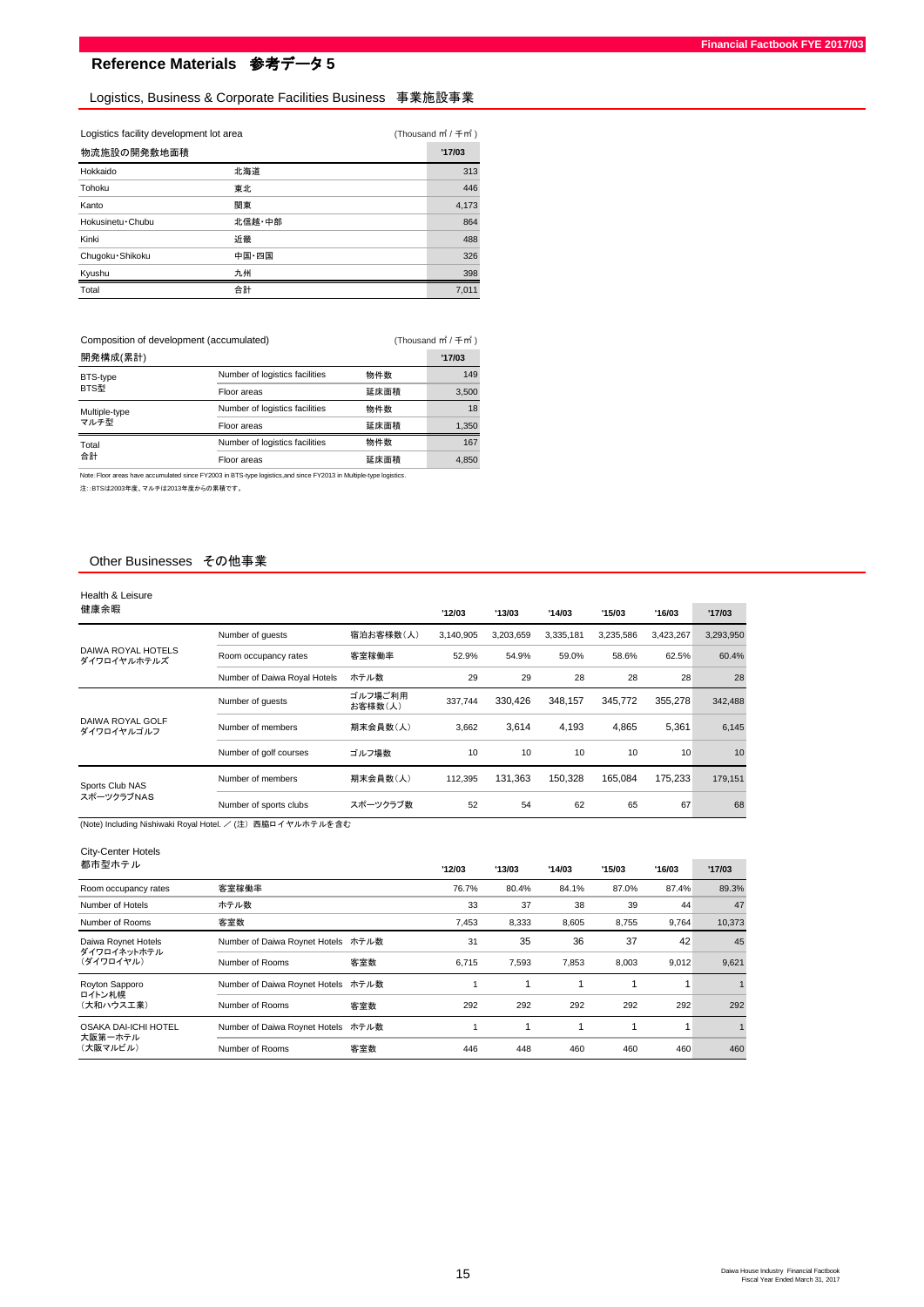## Other Businesses その他事業

| Home Center                                                            |                    |         |         |         |         |         |         |
|------------------------------------------------------------------------|--------------------|---------|---------|---------|---------|---------|---------|
| ホームセンター                                                                |                    | '12/03  | '13/03  | '14/03  | '15/03  | '16/03  | '17/03  |
| Number of customers (Thousands)                                        | 購入お客様数(千人)         | 24.762  | 25.989  | 26.975  | 26.598  | 27.493  | 28,678  |
| Sales account per customer $(4)$                                       | お客様1人当たり購入単価(円)    | 2.424   | 2.434   | 2.516   | 2.550   | 2,658   | 2,713   |
| Sales floor space (except out-mall<br>selling space) (m <sup>2</sup> ) | 期末店舗面積(外売場を除く)(m2) | 222.353 | 231.560 | 241.237 | 250,437 | 259.064 | 292,296 |
| Number of stores                                                       | 期末店舗数              | 49      | 50      | 52      | 52      | 53      | 57      |

| <b>Environmental Energy Business</b>                                                     |                  |                                    |                 |        |        |                |
|------------------------------------------------------------------------------------------|------------------|------------------------------------|-----------------|--------|--------|----------------|
| エネルギー事業                                                                                  |                  |                                    |                 | '15/03 | '16/03 | '17/03         |
|                                                                                          | Solar power      | Number of facilities               | 物件数             | 120    | 154    | 191            |
| Group renewable energy<br>generation facilities (in operation)<br>グループ再生可能エネルギー<br>(稼働中) | 太陽光              | Solar power generation<br>capacity | 太陽光発電<br>容量(Mw) | 95.7   | 156.5  | 186.6          |
|                                                                                          | Wind power<br>風力 | Number of facilities               | 物件数             |        | 5      | $\overline{4}$ |
|                                                                                          |                  | Wind power generation<br>capacity  | 風力発電容<br>量(Mw)  | 9.7    | 9.6    | 9.6            |
|                                                                                          | Total<br>合計      | Number of facilities               | 物件数             | 127    | 159    | 195            |
|                                                                                          |                  | Generation capacity                | 発電容量<br>(Mw)    | 105.3  | 166.2  | 196.3          |

| Car Parking Bussiness |      |        |        |        |  |
|-----------------------|------|--------|--------|--------|--|
| 駐車場事業                 |      | '15/03 | '16/03 | '17/03 |  |
| Number of facilities  | 施設数  | 2.095  | 2.197  | 2.475  |  |
| Number of car parking | 収容台数 | 29.775 | 34.177 | 42.051 |  |

| <b>Overseas Business</b><br>Sales |              |        | (¥100Million / 億円) |
|-----------------------------------|--------------|--------|--------------------|
| 海外事業<br>売上高                       |              | '16/03 | '17/03             |
| <b>USA</b>                        | アメリカ         | 17     | 55                 |
| Australia                         | オーストラリア      | 38     | 41                 |
| <b>ASEAN</b>                      | <b>ASEAN</b> | 153    | 202                |
| China                             | 中国           | 222    | 361                |
| Other countries                   | その他          | 318    | 461                |
| Total                             | 合計           | 726    | 1,116              |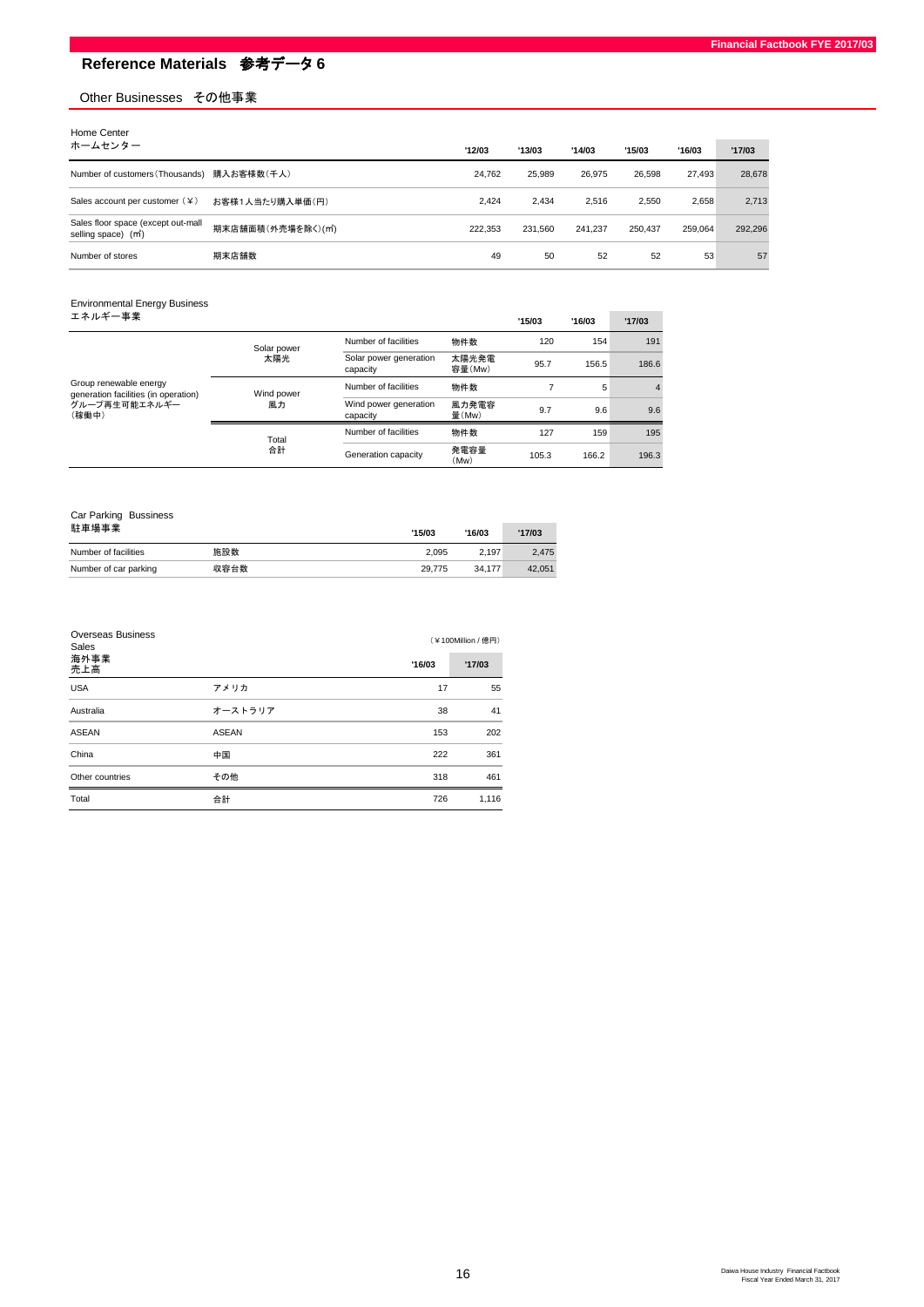# **Financial Data (Non-Consolidated)** 財務データ(個別) **1**

Non-Consolidated Balance Sheets 貸借対照表

|                                                                                     |                    |                          |                          |           |           |           | (¥Million / 百万円) |
|-------------------------------------------------------------------------------------|--------------------|--------------------------|--------------------------|-----------|-----------|-----------|------------------|
|                                                                                     |                    | '12/03                   | '13/03                   | '14/03    | '15/03    | '16/03    | '17/03           |
| Assets                                                                              | 資産の部               |                          |                          |           |           |           |                  |
| <b>Current assets</b>                                                               | 流動資産               |                          |                          |           |           |           |                  |
| Cash and deposits                                                                   | 現金預金               | 184,420                  | 126.212                  | 68.052    | 90,675    | 57,359    | 40,156           |
| Notes and accounts receivable from<br>completed construction contracts and<br>other | 受取手形·売掛金           | 50,066                   | 66,912                   | 87,931    | 106,751   | 124,774   | 129,636          |
| Short-term investment securities                                                    | 有価証券               | 6                        | 6                        | 16        | 16        | 16        | 16               |
| Inventories                                                                         | たな卸資産              | 308,614                  | 329,227                  | 340,344   | 417,701   | 403,429   | 406,652          |
| Costs on uncompleted<br>construction contracts                                      | 未成工事支出金            | 10,478                   | 13,724                   | 15,554    | 22,590    | 21,440    | 22,490           |
| Land for sale                                                                       | 販売用土地              | 232,548                  | 246,804                  | 260,378   | 295.545   | 302,144   | 290,459          |
| Single-family houses for sale                                                       | 戸建                 | 93,240                   | 103,471                  | 112,500   | 110,523   | 114,684   | 93,813           |
| Condominiums for sale                                                               | マンション              | 107,427                  | 110,816                  | 105,735   | 125,657   | 123,745   | 119,960          |
| Other                                                                               | その他                | 31,879                   | 32,515                   | 42,141    | 59,365    | 63,714    | 72,633           |
| Buildings for sale                                                                  | 販売用建物              | 57,714                   | 61,474                   | 54,634    | 90,964    | 70,500    | 85,185           |
| Single-family houses for sale                                                       | 戸建                 | 15,108                   | 19,772                   | 22,081    | 26,207    | 23,860    | 20,193           |
| Condominiums for sale                                                               | マンション              | 29,512                   | 33,715                   | 24,119    | 41,712    | 37,795    | 41,356           |
| Other                                                                               | その他                | 13,093                   | 7,986                    | 8,433     | 23,045    | 8,844     | 23,635           |
| Other                                                                               | その他の流動資産           | 66,125                   | 72,096                   | 95,583    | 82,737    | 95,053    | 140,394          |
| Allowance for doubtful accounts                                                     | 貸倒引当金              | $-1,289$                 | $-2,941$                 | $-3,109$  | $-2,895$  | $-1,589$  | $-6,683$         |
| <b>Total current assets</b>                                                         | 流動資産合計             | 607,944                  | 591.514                  | 588,817   | 694,986   | 679,043   | 710,172          |
| Noncurrent assets                                                                   | 固定資産               |                          |                          |           |           |           |                  |
| Property, plant and equipment                                                       | 有形固定資産             | 382,450                  | 408,929                  | 454,725   | 527,891   | 599,620   | 669,322          |
| Buildings and structures                                                            | 建物及び構築物            | 123,614                  | 124,461                  | 135,717   | 149,325   | 159,808   | 178,737          |
| Land                                                                                | 土地                 | 240,287                  | 258,119                  | 282,872   | 345,969   | 403,446   | 432,722          |
| Other                                                                               | その他                | 18,547                   | 26,348                   | 36,135    | 32,596    | 36,365    | 57,862           |
| Intangible assets                                                                   | 無形固定資産             | 14,039                   | 16,627                   | 16,640    | 15,222    | 14,415    | 15,766           |
| Investments and other assets                                                        | 投資その他の資産           | 519,972                  | 617,053                  | 738,613   | 831,858   | 881,702   | 1,015,394        |
| Total noncurrent assets                                                             | 固定資産合計             | 916,462                  | 1,042,610                | 1,209,979 | 1,374,971 | 1,495,738 | 1,700,483        |
| <b>Total assets</b>                                                                 | 資産合計               | 1,524,407                | 1,634,124                | 1,798,797 | 2,069,958 | 2,174,782 | 2,410,655        |
| Liabilities                                                                         | 負債の部               |                          |                          |           |           |           |                  |
| <b>Current liabilities</b>                                                          | 流動負債               |                          |                          |           |           |           |                  |
| Notes and accounts payable for<br>construction contracts and other                  | 支払手形·工事未払金等        | 171,517                  | 206,411                  | 124,676   | 152,972   | 183,380   | 188,282          |
| Commercial papers                                                                   | コマーシャル・ペーパー        | ٠                        | $\ddot{\phantom{1}}$     |           | 72,000    |           |                  |
| Current portion of bonds payable                                                    | 一年以内償還予定の社債        | ÷                        | ÷,                       | 100,000   |           | 10,000    |                  |
| Current portion of long-term loans<br>payable                                       | 一年以内返済予定の長期借入<br>金 | 129,700                  | 10,000                   | 38,000    | 20,000    | 20,000    | 50,000           |
| Income taxes payable                                                                | 未払法人税·事業税          | 6,147                    | 23,005                   | 27,057    | 15,973    | 43,373    | 29,178           |
| Advances received on uncompleted<br>construction contracts and advances<br>received | 未成工事受入金・前受金        | 45,771                   | 60,582                   | 64,062    | 77,015    | 77,782    | 83,732           |
| Other                                                                               | その他の流動負債           | 219,008                  | 216,049                  | 246,592   | 325,870   | 321,900   | 328,021          |
| <b>Total current liabilities</b>                                                    | 流動負債合計             | 572,144                  | 516,049                  | 600,388   | 663,832   | 656,436   | 679,215          |
| Noncurrent liabilities                                                              | 固定負債               |                          |                          |           |           |           |                  |
| Bonds payable                                                                       | 社債                 | 100,000                  | 130,000                  | 30,000    | 110,000   | 100,000   | 200,000          |
| Long-term loans payable                                                             | 長期借入金              | 68,000                   | 158,000                  | 130,000   | 187,960   | 192,960   | 215,371          |
| Other                                                                               | その他の固定負債           | 225,903                  | 221,058                  | 217,725   | 200,028   | 265,793   | 265,929          |
| Total noncurrent liabilities                                                        | 固定負債合計             | 393,903                  | 509,058                  | 377,725   | 497,988   | 558,753   | 681,301          |
| <b>Total liabilities</b>                                                            | 負債合計               | 966,048                  | 1,025,108                | 978,114   | 1,161,821 | 1,215,190 | 1,360,516        |
| Net assets                                                                          | 純資産の部              |                          |                          |           |           |           |                  |
| Capital stock                                                                       | 資本金                | 110,120                  | 110,120                  | 161,699   | 161,699   | 161,699   | 161,699          |
| Capital surplus                                                                     | 資本剰余金              | 228,786                  | 228,786                  | 280,365   | 280,365   | 296,959   | 296,958          |
| Retained earnings                                                                   | 利益剰余金              | 291,139                  | 297,082                  | 336,740   | 388,025   | 423,595   | 510,504          |
| Treasury stock                                                                      | 自己株式               | $-37,201$                | $-37,255$                | $-2,284$  | $-2,994$  | $-5,646$  | $-8,450$         |
| <b>Total shareholders' equity</b>                                                   | 株主資本合計             | 592,844                  | 598,733                  | 776,520   | 827,095   | 876,607   | 960,711          |
| Valuation and translation adjustments                                               | 評価・換算差額等           |                          |                          |           |           |           |                  |
| Valuation difference on available-for-<br>sale securities                           | その他有価証券評価差額金       | 8,260                    | 24,490                   | 50,535    | 82,811    | 83,535    | 86,616           |
| Deferred gains or losses on hedges                                                  | 繰延ヘッジ損益            |                          | ÷,                       | 10        | 104       | 262       | 375              |
| Revaluation reserve for land                                                        | 土地再評価差額金           | $-42,746$                | $-14,206$                | $-6,420$  | $-1,912$  | $-851$    | 2,319            |
| Total valuation and translation adjustments                                         | 評価・換算差額等合計         | $-34,486$                | 10,283                   | 44,124    | 81,002    | 82,945    | 89,311           |
| Subscription rights to shares                                                       | 新株予約権              | $\overline{\phantom{a}}$ | $\overline{\phantom{a}}$ | 38        | 38        | 38        | 115              |
| <b>Total net assets</b>                                                             | 純資産合計              | 558,358                  | 609,016                  | 820,683   | 908,137   | 959,592   | 1,050,139        |
| Total liabilities and net assets                                                    | 負債純資産合計            | 1,524,407                | 1,634,124                | 1,798,797 | 2,069,958 | 2,174,782 | 2,410,655        |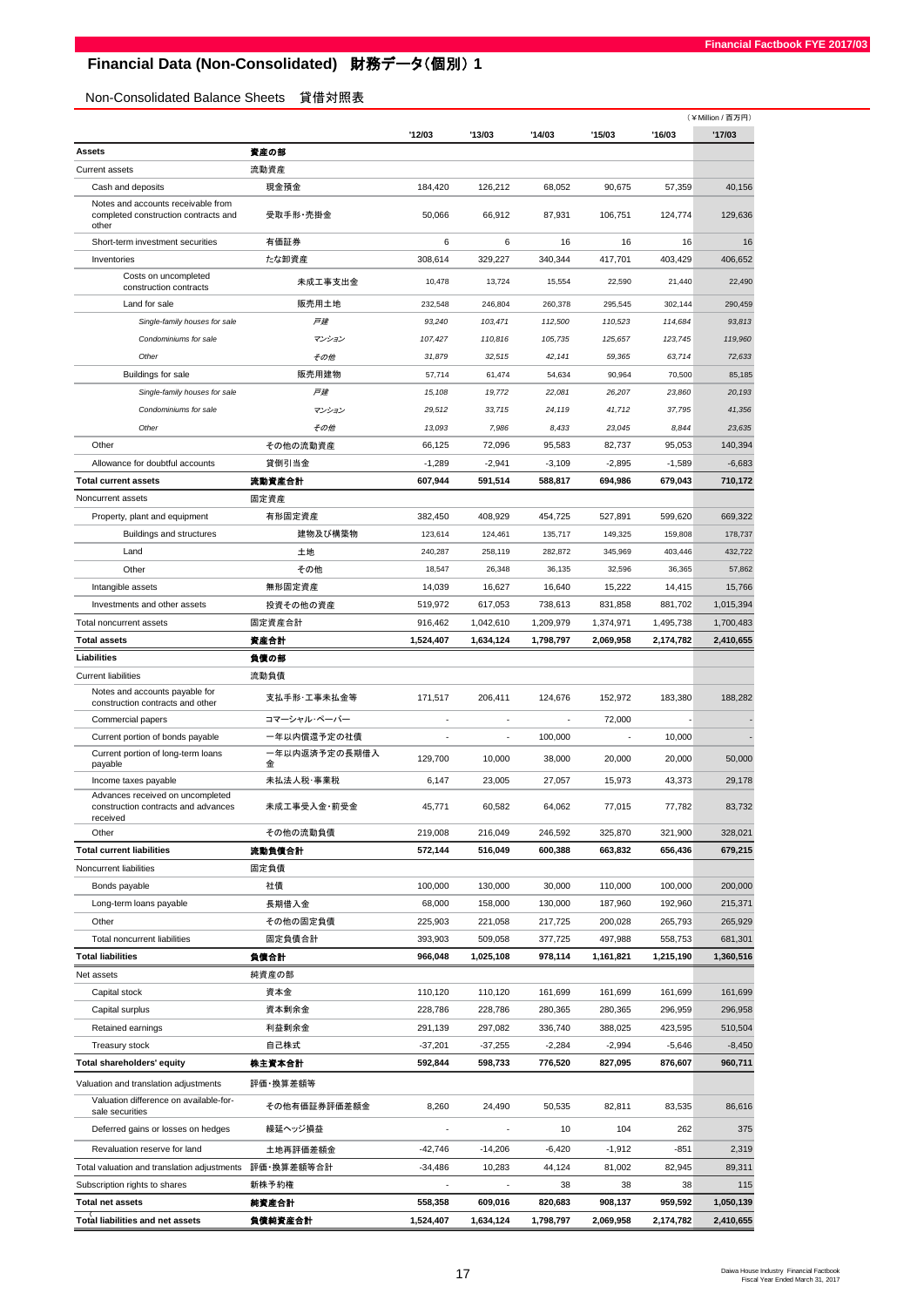# **Financial Data (Non-Consolidated)** 財務データ(個別) **2**

# Non-Consolidated Statements of Income 損益計算書

|                                                                            |             |           |           |           |           |           | (¥Million / 百万円) |
|----------------------------------------------------------------------------|-------------|-----------|-----------|-----------|-----------|-----------|------------------|
|                                                                            |             | '12/03    | '13/03    | '14/03    | '15/03    | '16/03    | '17/03           |
| Net sales                                                                  | 売上高         | 1,116,665 | 1,238,811 | 1,429,886 | 1,470,975 | 1,649,765 | 1,720,394        |
| Cost of sales                                                              | 売上原価        | 874,935   | 968,083   | 1,131,048 | 1,153,803 | 1,274,145 | 1,309,711        |
| SG&A expenses                                                              | 販売費及び一般管理費  | 176.890   | 190,454   | 194,807   | 198,506   | 207,982   | 212,010          |
| <b>Operating income</b>                                                    | 営業利益        | 64,840    | 80,273    | 104,030   | 118,665   | 167,638   | 198,673          |
| Interest income and dividends<br>income                                    | 受取利息·配当金    | 6,357     | 13,055    | 14,198    | 18,832    | 22,829    | 23,151           |
| Total non-operating income                                                 | 営業外収益計      | 11,607    | 30,265    | 29,437    | 38,790    | 27,792    | 26,961           |
| Interest expenses                                                          | 支払利息        | 3,201     | 2,282     | 1,456     | 1,521     | 1,031     | 1,008            |
| Total non-operating expenses                                               | 営業外費用計      | 11,365    | 7,617     | 7,160     | 6,780     | 11,567    | 13,288           |
| Ordinary income                                                            | 経常利益        | 65,081    | 102,921   | 126,306   | 150,675   | 183,863   | 212,346          |
| Extraordinary income                                                       | 特別利益        | 2,701     | 24,868    | 1,219     | 11,653    | 10,178    | 913              |
| <b>Extraordinary losses</b>                                                | 特別損失        | 16,446    | 49,940    | 5,439     | 8,323     | 74,805    | 7,973            |
| Income before income taxes and non-<br>controlling shareholders' interests | 税金等調整前当期純利益 | 51,336    | 77,850    | 122,086   | 154,006   | 119,236   | 205,285          |
| Income taxes                                                               | 法人税等        | 33,258    | 28,899    | 41,205    | 57,049    | 37,245    | 57,702           |
| Net income                                                                 | 当期純利益       | 18,077    | 48,951    | 80,881    | 96,956    | 81,991    | 147,582          |